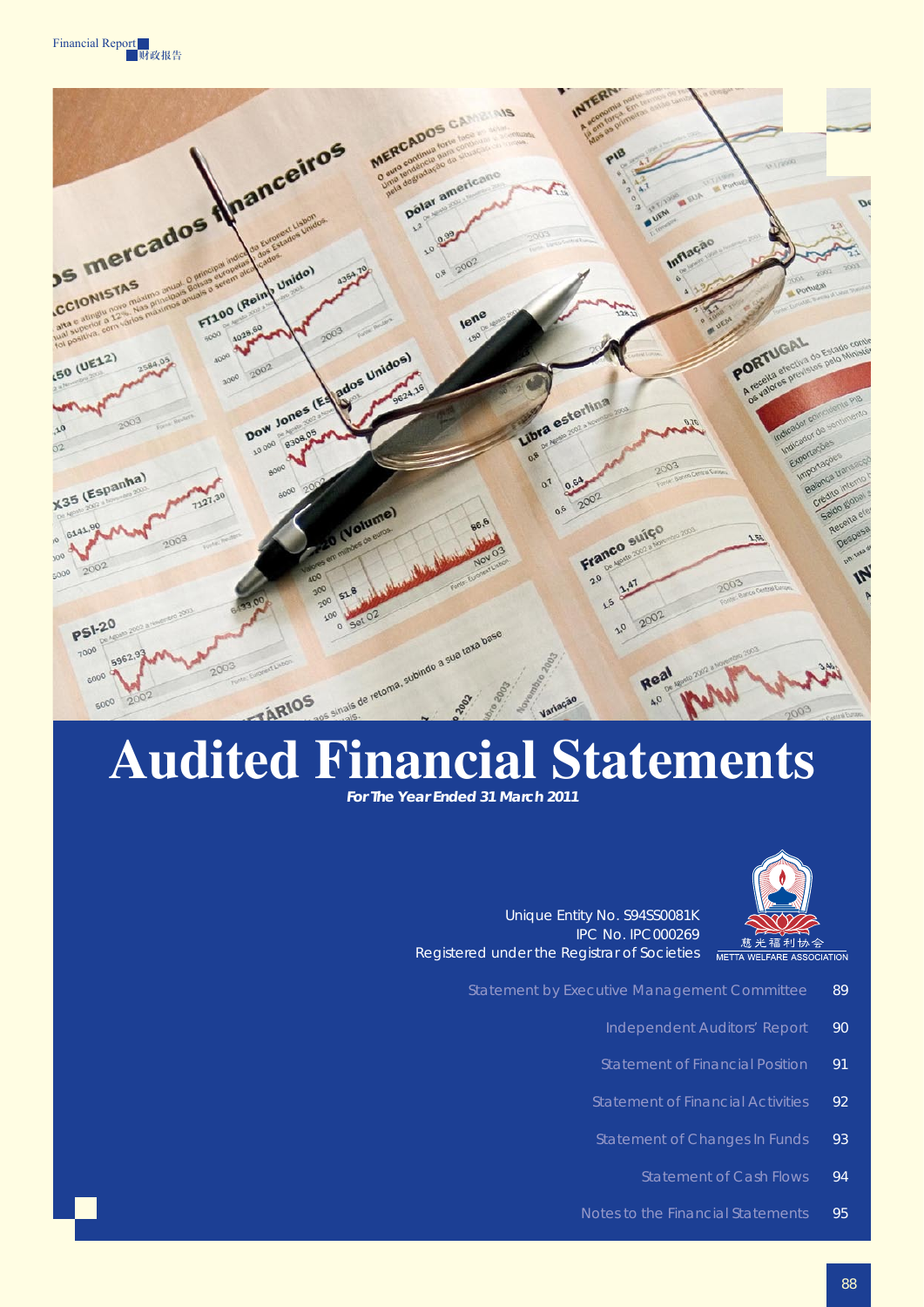# **Statement by Executive Management Committee**

In the opinion of the Executive Management Committee,

- a) the financial statements as set out on pages 91 to 113 are drawn up so as to give a true and fair view of the state of affairs of the Association at 31 March 2011, and of the results of the financial activities and changes in cash flows of the Association for the financial year then ended; and
- b) at the date of this statement, there are reasonable grounds to believe that the Association will be able to pay its debts as and when they fall due.

The Executive Management Committee, comprising the following, authorised the issue of these financial statements on

| Lai Meng Wah @ Shi Fa Zhao             | President                           |
|----------------------------------------|-------------------------------------|
| See Seng Poon @ Shi Pu Rui             | <b>First Vice President</b>         |
| Tan Ming Yong                          | Second Vice President               |
| Tan Yen Kee                            | <b>Honorary Secretary</b>           |
| Khua Kian Kheng, Ivan                  | <b>Assistant Honorary Secretary</b> |
| Tay Khin Sian, Anthony                 | <b>Honorary Treasurer</b>           |
| Yeong Wai Chee, Raymond                | <b>Assistant Honorary Treasurer</b> |
| Tan Helen Committee                    | Committee Member                    |
| Lim Yew Si Committee                   | <b>Committee Member</b>             |
| Neo Siow Hong Committee                | <b>Committee Member</b>             |
| <b>Ngiam Kee Yuan Committee</b>        | <b>Committee Member</b>             |
| Poh Yong Meng, Stephen Committee       | Committee Member                    |
| <b>Tan Wui Khiang Committee</b>        | <b>Committee Member</b>             |
| <b>Tsang Siu For, Thomas Committee</b> | <b>Committee Member</b>             |
| Woo Khai San, Victor Committee         | Committee Member                    |
|                                        |                                     |

On behalf of the Executive Management Committee,

Lai Meng Wah @ Shi Fa Zhao Tay Khin Sian, Anthony President **Honorary Treasurer** 

Singapore,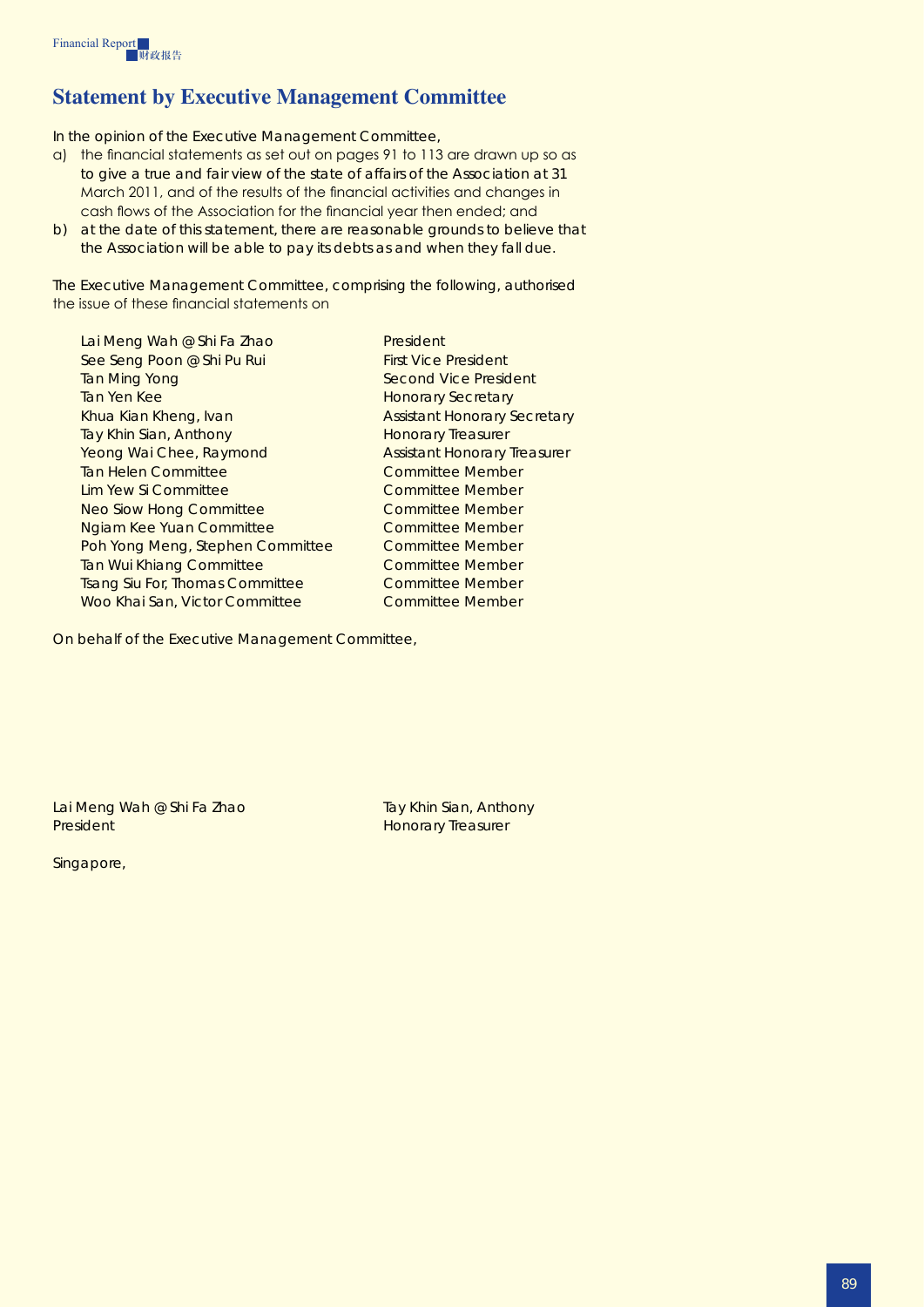# **Independent Auditors' Report to the Members of Metta Welfare Association**

We have audited the financial statements of **Metta Welfare Association** (the "Association") set out on pages 91 to 113, which comprise the statement of financial position as at 31 March 2011, the statement of financial activities, statement of changes in funds and the statement of cash flows for the year then ended, and a summary of significant accounting policies and other explanatory notes.

#### *Management's Responsibility for the Financial Statements*

Management is responsible for the preparation and fair presentation of these financial statements in accordance with the provisions of the Societies Act (Chapter 311), Charities Act (Chapter 37) and Singapore Financial Reporting Standards. This responsibility includes:

- (a) devising and maintaining a system of internal accounting controls sufficient to provide a reasonable assurance that assets are safeguarded against loss from unauthorised use or disposition; and transactions are properly authorised and that they are recorded as necessary to permit the preparation of true and fair statement of financial activities and statement of financial position and to maintain accountability of assets;
- (b) selecting and applying appropriate accounting policies; and
- (c) making accounting estimates that are reasonable in the circumstances.

#### *Auditors' Responsibility*

Our responsibility is to express an opinion on these financial statements based on our audit. We conducted our audit in accordance with Singapore Standards on Auditing. Those Standards require that we comply with ethical requirements and plan and perform the audit to obtain reasonable assurance as to whether the financial statements are free of material misstatement.

An audit involves performing procedures to obtain evidence about the amounts and disclosures in the financial statements. The procedures selected depend on the auditor's judgement, including the assessment of the risks of material misstatement of the financial statements, whether due to fraud or error. In making those risk assessments, the auditor considers internal controls relevant to the entity's preparation and fair presentation of the financial statements in order to design audit procedures that are appropriate in the circumstances, but not for the purpose of expressing an opinion on the effectiveness of the entity's internal controls. An audit also includes evaluating the appropriateness of accounting policies used and the reasonableness of accounting estimates made by management, as well as evaluating the overall presentation of the financial statements.

We believe that the audit evidence that we have obtained is sufficient and appropriate to provide a basis for our audit opinion.

#### *Opinion*

In our opinion,

- (a) the financial statements of the Association are properly drawn up in accordance with the provisions of the Societies Act (Chapter 311), Charities Act (Chapter 37) and Singapore Financial Reporting Standards so as to give a true and fair view of the state of affairs of the Association as at 31 March 2011, and the results of the financial activities and cash flows of the Association for the financial year ended on that date; and
- (b) the accounting and other records required by the Act to be

#### *Report on other Legal and Regulatory Requirements*

During the course of our audit, nothing has come to our attention that the 30% cap mentioned in Regulation 15(1) of the Charities Act, Cap. 37 (Institutions of a Public Character) Regulations 2007 and as amended by Charities (Institutions of a Public Character) (Amendments) Regulations 2008 has been exceeded.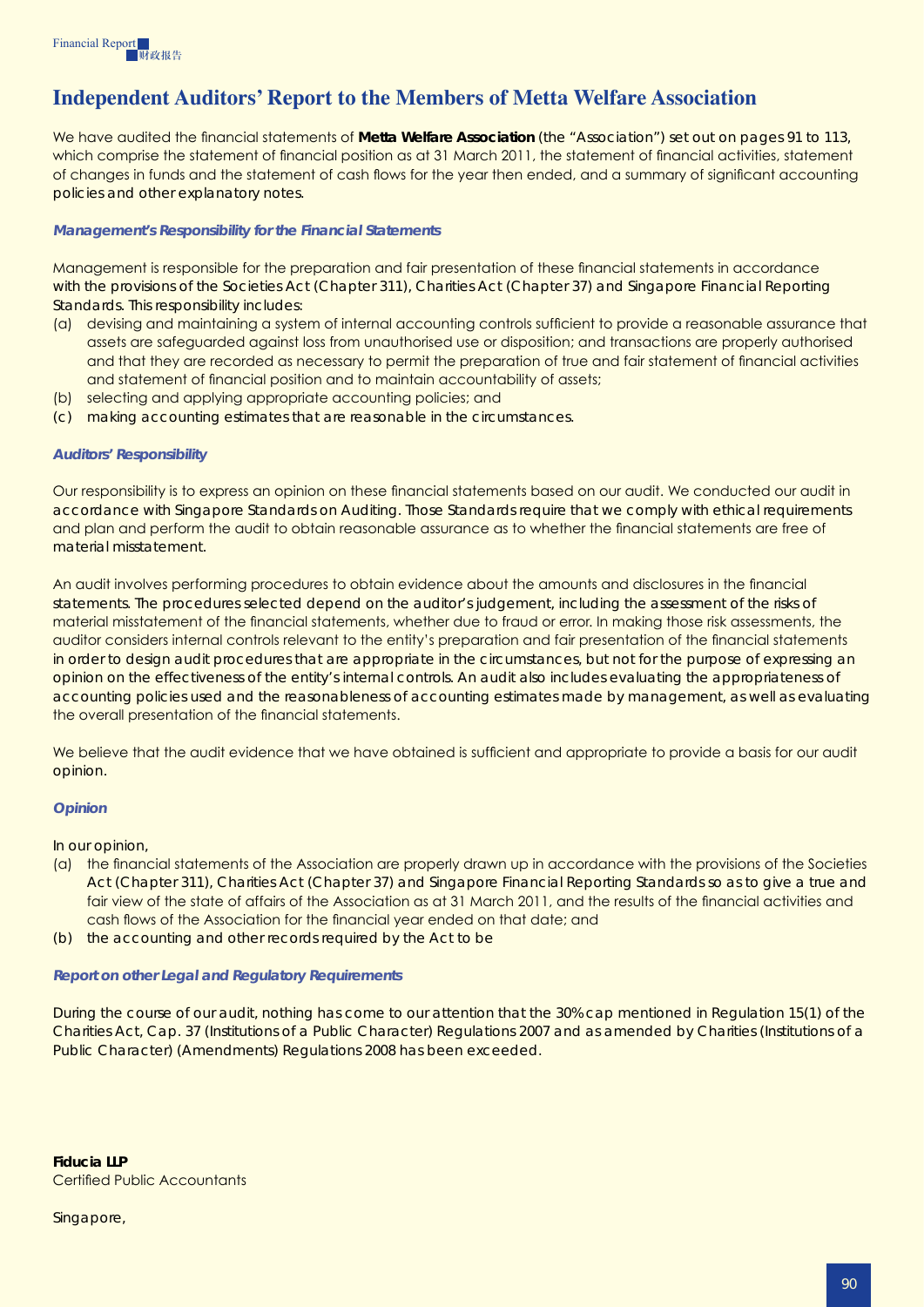

# **Statement of Financial Position**

*As at 31 March 2011* 

|                                |                | 2011                     | 2010           |  |  |
|--------------------------------|----------------|--------------------------|----------------|--|--|
|                                | <b>Note</b>    | \$                       | $$\mathbb{S}$$ |  |  |
|                                |                |                          |                |  |  |
| <b>ASSETS</b>                  |                |                          |                |  |  |
| <b>Current assets</b>          |                |                          |                |  |  |
| Cash and cash equivalents      | 4              | 5,599,138                | 4,929,680      |  |  |
| Trade and other receivables    | 5              | 580,472                  | 503,293        |  |  |
| Inventories                    |                | 20,305                   | 9,802          |  |  |
| Long-term fixed deposits       | 6              | 180,000                  | $\overline{0}$ |  |  |
| Held-to-maturity investments   | $\overline{7}$ | 200,000                  | 250,000        |  |  |
|                                |                | 6,579,915                | 5,692,775      |  |  |
|                                |                |                          |                |  |  |
| <b>Non-current assets</b>      |                |                          | 180,000        |  |  |
| Long-term fixed deposits       | 6<br>7         | $\theta$<br>$\Omega$     | 200,000        |  |  |
| Held-to-maturity investments   | 8              |                          | 14,415,548     |  |  |
| Property, plant and equipment  |                | 14,774,410<br>14,774,410 | 14,795,548     |  |  |
|                                |                |                          |                |  |  |
| <b>Total Assets</b>            |                | 21,354,325               | 20,488,323     |  |  |
|                                |                |                          |                |  |  |
| <b>LIABILITIES</b>             |                |                          |                |  |  |
| <b>Current liabilities</b>     |                |                          |                |  |  |
| Trade and other payables       | 9              | 968,290                  | 1,182,580      |  |  |
| Deferred capital grants        | 10             | 463,198                  | 395,075        |  |  |
|                                |                | 1,431,488                | 1,577,655      |  |  |
| <b>Non-current liabilities</b> |                |                          |                |  |  |
| Deferred capital grants        | 10             | 13,766,482               | 13,333,353     |  |  |
|                                |                |                          |                |  |  |
| <b>Total liabilities</b>       |                | 15,197,970               | 14,911,008     |  |  |
|                                |                |                          |                |  |  |
| <b>NET ASSETS</b>              |                | 6,156,355                | 5,577,315      |  |  |
| <b>FUNDS</b>                   |                |                          |                |  |  |
| Unrestricted:                  |                |                          |                |  |  |
| <b>General fund</b>            |                | 2,570,508                | 2,040,604      |  |  |
| - Investment fund              | 11             | 1,149,153                | 1,006,033      |  |  |
| - Project account reserve      | 11             | 1,187,647                | 1,187,647      |  |  |
| - Sinking fund                 | 11             | 268,271                  | 336,166        |  |  |
| - Designated fund              | 11             | 324,768                  | 301,686        |  |  |
|                                |                | 5,500,347                | 4,872,136      |  |  |
| Restricted:                    |                |                          |                |  |  |
| - Building fund                | 11             | 304,948                  | 354,119        |  |  |
| - Education trust fund         | 11             | 351,060                  | 351,060        |  |  |
|                                |                | 656,008                  | 705,179        |  |  |
|                                |                |                          |                |  |  |
| <b>Total funds</b>             |                | 6,156,355                | 5,577,315      |  |  |

*The accompanying notes form an integral part of these financial statements.*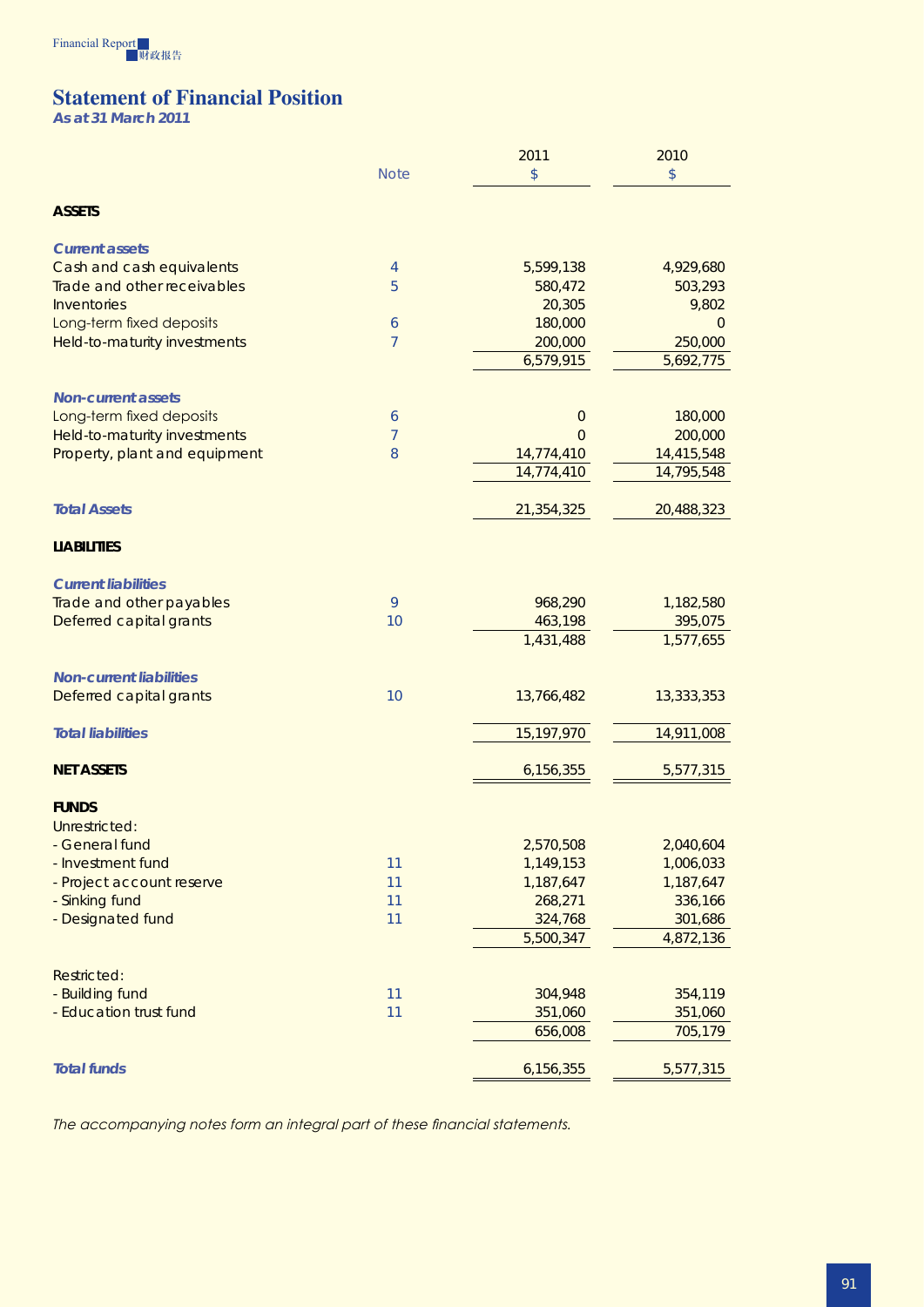

## **Statement of Financial Activities**

*For the financial year ended 31 March 2011* 

|                                               |                 | <b>Unrestricted Fund</b> |                    |                            |                 |                           |                           |                   |                 |                        |                            |                                  |                            |                         |                             |               |
|-----------------------------------------------|-----------------|--------------------------|--------------------|----------------------------|-----------------|---------------------------|---------------------------|-------------------|-----------------|------------------------|----------------------------|----------------------------------|----------------------------|-------------------------|-----------------------------|---------------|
|                                               |                 |                          |                    |                            |                 |                           |                           |                   |                 | <b>Designated Fund</b> |                            |                                  |                            |                         | <b>Restricted Fund</b>      |               |
|                                               |                 | General<br>Fund          | Investment<br>Fund | Project<br>Account<br>Fund | Sinking<br>Fund | Alumni<br>Welfare<br>Fund | Client<br>Welfare<br>Fund | Equipment<br>Fund | <b>HIV Fund</b> | Medicine<br>Fund       | Metta<br>School<br>Reserve | Reserve<br>for Client<br>Ang Pow | Student<br>Welfare<br>Fund | <b>Building</b><br>Fund | Education<br>Trust<br>Funds | Total         |
|                                               | <b>Note</b>     | $\sqrt{5}$               | $\sqrt{5}$         | $\sqrt[6]{\frac{1}{2}}$    | $\mathcal{S}$   | $\mathcal{S}$             | $\mathcal{S}$             | $\mathcal{S}$     | $\mathcal{S}$   | $\sqrt[6]{}$           | $\sqrt[6]{}$               | $\mathcal{S}$                    | $\sqrt[6]{}$               | $\sqrt$                 | $\sqrt{5}$                  | $\sqrt$       |
| 2011                                          |                 |                          |                    |                            |                 |                           |                           |                   |                 |                        |                            |                                  |                            |                         |                             |               |
| <b>INCOMING RESOURCES</b>                     |                 |                          |                    |                            |                 |                           |                           |                   |                 |                        |                            |                                  |                            |                         |                             |               |
| Incoming resources from generating funds      |                 |                          |                    |                            |                 |                           |                           |                   |                 |                        |                            |                                  |                            |                         |                             |               |
| - Activities for generating funds             | 12 <sup>°</sup> | 1,198,099                | $\overline{0}$     | $\Omega$                   | $\overline{0}$  | $\overline{0}$            | $\overline{0}$            | $\overline{0}$    | $\overline{0}$  | $\overline{0}$         | $\overline{0}$             | $\overline{0}$                   | $\overline{0}$             | $\overline{0}$          | $\overline{0}$              | 1,198,099     |
| - Voluntary income                            | 12              | 5,923,302                | $\overline{0}$     |                            | $\overline{0}$  | 34,000                    | 1,574                     | 12,122            | $\overline{0}$  | 418                    | (211)                      | 4,656                            | 50,035                     | 436,301                 | $\Omega$                    | 6,462,197     |
| Incoming resources from charitable activities | 12              | 1,954,282                | $\overline{0}$     |                            | $\overline{0}$  | $\Omega$                  | $\overline{0}$            | $\Omega$          | $\overline{0}$  | $\Omega$               | $\overline{0}$             | $\overline{0}$                   | $\Omega$                   | $\Omega$                | $\Omega$                    | 1,954,282     |
| Other incoming resources                      | 12 <sup>°</sup> | 110,104                  | $\Omega$           |                            | $\Omega$        | $\Omega$                  | $\overline{0}$            | $\Omega$          | $\overline{0}$  | $\Omega$               | $\overline{0}$             |                                  | $\Omega$                   | $\Omega$                | $\Omega$                    | 110,104       |
| <b>Total incoming resources</b>               |                 | 9,185,787                | $\overline{0}$     | $\Omega$                   | $\overline{0}$  | 34,000                    | 1,574                     | 12,122            | $\overline{0}$  | 418                    | (211)                      | 4,656                            | 50,035                     | 436,301                 | $\overline{0}$              | 9,724,682     |
| <b>RESOURCES EXPENDED</b>                     |                 |                          |                    |                            |                 |                           |                           |                   |                 |                        |                            |                                  |                            |                         |                             |               |
| Cost of generating funds                      | 13              | 443,816                  | $\overline{0}$     | $\overline{0}$             | $\overline{0}$  | 40,765                    | 623                       | $\overline{0}$    | $\overline{0}$  | 150                    | $\overline{0}$             | 8,307                            | 70,432                     | 485,472                 | $\overline{0}$              | 1,049,565     |
| Cost of charitable activities                 | 13              | 7,821,546                | $\overline{0}$     | $\Omega$                   | $\overline{0}$  | $\Omega$                  | $\overline{0}$            | $\overline{0}$    | $\overline{0}$  | $\overline{0}$         | $\overline{0}$             | $\overline{0}$                   | $\overline{0}$             | $\overline{0}$          | $\Omega$                    | 7,821,546     |
| Governance and other administrative costs     | 13              | 138,171                  | $\Omega$           |                            | $\Omega$        | $\Omega$                  | $\overline{0}$            | $\overline{0}$    | $\overline{0}$  | $\overline{0}$         | $\Omega$                   | $\Omega$                         | $\Omega$                   | $\Omega$                | $\Omega$                    | 138,171       |
| <b>Total resources expended</b>               |                 | 8,403,533                | $\overline{0}$     | $\Omega$                   | $\overline{0}$  | 40,765                    | 623                       | $\overline{0}$    | $\overline{0}$  | 150                    | $\overline{0}$             | 8,307                            | 70,432                     | 485,472                 | $\overline{0}$              | 9,009,282     |
| <b>NET INCOMING (EXPENDED) RESOURCES</b>      |                 | 782,254                  |                    |                            | $\mathbf{0}$    | (6, 765)                  | 951                       | 12,122            | $\mathbf{0}$    | 268                    | (211)                      | (3,651)                          | (20, 397)                  | (49, 171)               | $\mathbf{0}$                | 715,400       |
|                                               |                 |                          |                    |                            |                 |                           |                           |                   |                 |                        |                            |                                  |                            |                         |                             |               |
| 2010                                          |                 |                          |                    |                            |                 |                           |                           |                   |                 |                        |                            |                                  |                            |                         |                             |               |
| <b>INCOMING RESOURCES</b>                     |                 |                          |                    |                            |                 |                           |                           |                   |                 |                        |                            |                                  |                            |                         |                             |               |
| Incoming resources from generating funds      |                 |                          |                    |                            |                 |                           |                           |                   |                 |                        |                            |                                  |                            |                         |                             |               |
| - Activities for generating funds             | 12              | 1,757,137                | $\overline{0}$     | $\Omega$                   | $\overline{0}$  | $\overline{0}$            | $\overline{0}$            | $\overline{0}$    | $\overline{0}$  | $\overline{0}$         | $\overline{0}$             | $\overline{0}$                   | $\overline{0}$             | $\overline{0}$          | $\overline{0}$              | 1,757,137     |
| - Voluntary income                            | 12              | 5,550,041                | $\overline{0}$     |                            | $\Omega$        | $\overline{0}$            | 5,012                     | 13,500            | 18,000          | 347                    | 124                        | 4,595                            | 136,941                    | 537,933                 | $\Omega$                    | 6,266,493     |
| Incoming resources from charitable activities | 12              | 978,277                  | $\Omega$           | $\Omega$                   | $\Omega$        | $\Omega$                  | $\Omega$                  | $\Omega$          | $\Omega$        | $\Omega$               | $\Omega$                   | $\Omega$                         | $\Omega$                   | $\Omega$                | $\Omega$                    | 978,277       |
| Other incoming resources                      | 12              | 175,653                  | $\Omega$           | $\Omega$                   | $\Omega$        | $\Omega$                  | $\overline{0}$            | $\Omega$          | $\overline{0}$  | $\Omega$               | $\Omega$                   | $\Omega$                         | $\Omega$                   | $\Omega$                | $\Omega$                    | 175,653       |
| <b>Total incoming resources</b>               |                 | 8,461,108                | $\overline{0}$     | $\overline{0}$             | $\overline{0}$  | $\overline{0}$            | 5,012                     | 13,500            | 18,000          | 347                    | 124                        | 4,595                            | 136,941                    | 537,933                 |                             | 0 9,177,560   |
| <b>RESOURCES EXPENDED</b>                     |                 |                          |                    |                            |                 |                           |                           |                   |                 |                        |                            |                                  |                            |                         |                             |               |
| Cost of generating funds                      | 13              | 535,539                  | $\overline{0}$     | $\overline{0}$             | $\overline{0}$  | $\overline{0}$            | 1,424                     | 4,646             | 5,000           | 895                    | $\overline{0}$             | 4,180                            | 156,403                    | 183,814                 | $\overline{0}$              | 891,901       |
| Cost of charitable activities                 | 13              | 6,810,922                | $\overline{0}$     | $\overline{0}$             | $\overline{0}$  | $\overline{0}$            | $\overline{0}$            | $\overline{0}$    | $\overline{0}$  | $\overline{0}$         | $\overline{0}$             | $\overline{0}$                   | $\overline{0}$             | $\overline{0}$          | $\Omega$                    | 6,810,922     |
| Governance and other administrative costs     | 13              | 78,850                   | $\overline{0}$     | $\Omega$                   | 1,207           | $\overline{0}$            | $\overline{0}$            | $\overline{0}$    | $\overline{0}$  | $\overline{0}$         | $\overline{0}$             | $\overline{0}$                   | $\Omega$                   | $\overline{0}$          | $\overline{0}$              | 80,057        |
| <b>Total resources expended</b>               |                 | 7,425,311                | $\overline{0}$     | $\overline{0}$             | 1,207           | $\overline{0}$            | 1,424                     | 4,646             | 5,000           | 895                    | $\overline{0}$             | 4,180                            | 156,403                    | 183,814                 |                             | 0 7,782,880   |
| <b>NET INCOMING (EXPENDED) RESOURCES</b>      |                 | $\frac{1,035,797}{1}$    |                    | $\mathbf{0}$               | (1, 207)        | $\mathbf{0}$              | 3,588                     | 8,854             | 13,000          | (548)                  | 124                        | 415                              | (19, 462)                  | 354,119                 |                             | $0$ 1,394,680 |
|                                               |                 |                          |                    |                            |                 |                           |                           |                   |                 |                        |                            |                                  |                            |                         |                             |               |

*The accompanying notes form an integral part of these financial statements.*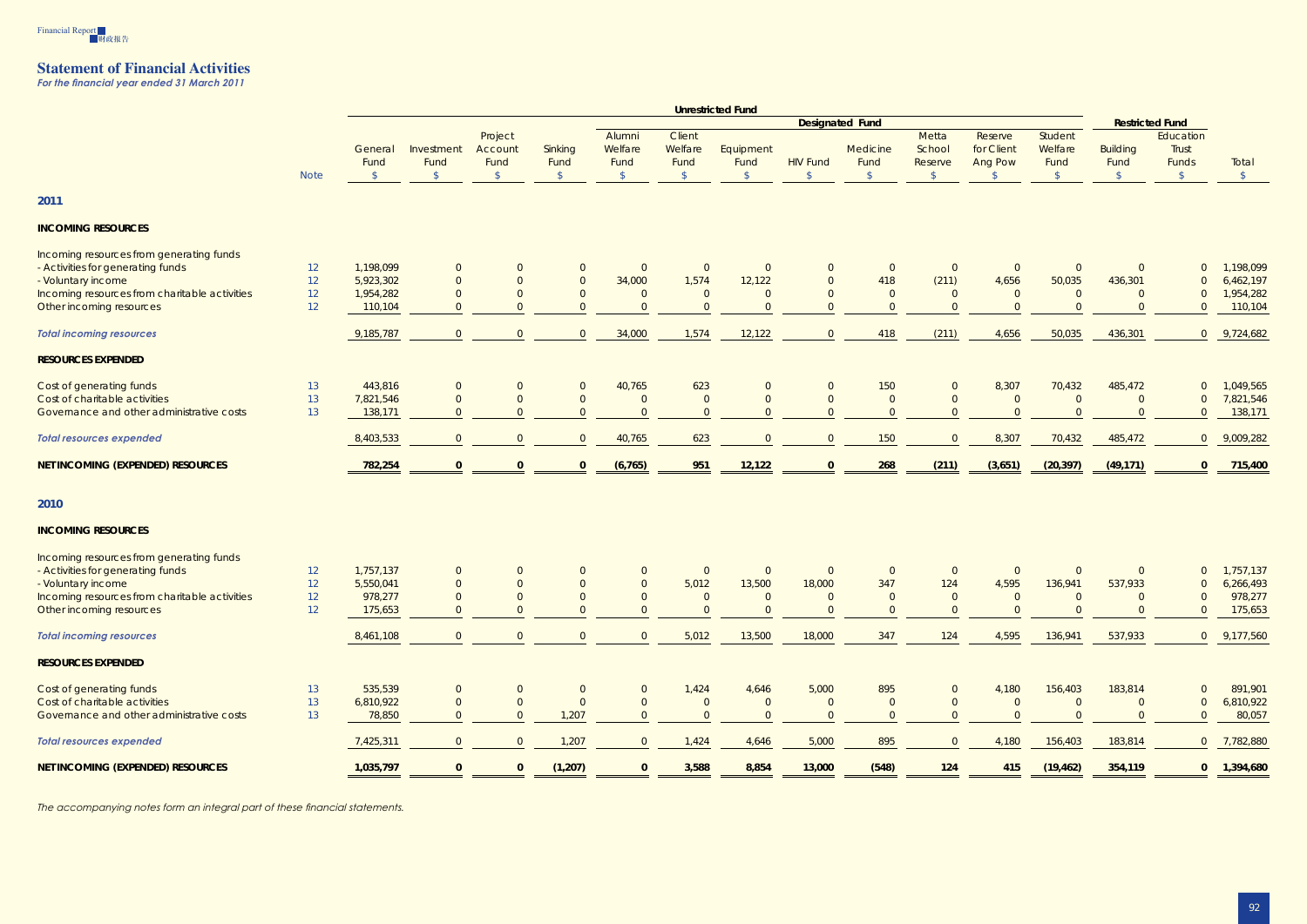

## **Statement of Changes In Funds**

*For the financial year ended 31 March 2011* 

|                                    | <b>Unrestricted Fund</b> |           |                |                |          |                |           |                |                        |         |            |           |                   |                |                 |                |            |            |
|------------------------------------|--------------------------|-----------|----------------|----------------|----------|----------------|-----------|----------------|------------------------|---------|------------|-----------|-------------------|----------------|-----------------|----------------|------------|------------|
|                                    | <b>Designated Fund</b>   |           |                |                |          |                |           |                | <b>Restricted Fund</b> |         |            |           |                   |                |                 |                |            |            |
|                                    |                          |           | Project        |                | Alumni   | Client         |           |                |                        | Metta   | Reserve    | Student   | Total             | Total          |                 | Education      | Total      |            |
|                                    | General                  | Investmen | Accoun         | Sinking        | Welfare  | Welfare        | Equipment | <b>HIV</b>     | Medical                | School  | for Client | Welfare   | <b>Designated</b> | Unrestricted   | <b>Building</b> | Trust          | Restricted | Total      |
|                                    | Fund                     | Fund      | Fund           | Fund           | Fund     | Fund           | Fund      | Fund           | Fund                   | Reserve | Ang Pow    | Fund      | Fund              | Fund           | Fund            | Fund           | Fund       | Funds      |
|                                    |                          |           |                |                |          |                |           |                |                        |         |            |           |                   |                |                 |                |            |            |
| 2011                               |                          |           |                |                |          |                |           |                |                        |         |            |           |                   |                |                 |                |            |            |
| <b>Balance as at 1 April</b>       | 2,040,604                | 1,006,033 | 1,187,647      | 336,166        |          | 6,940          | 8,854     | 13,000         | 4,286                  | 122,095 | 4,665      | 141,846   | 301,686           | 4,872,136      | 354,119         | 351,060        | 705,179    | 5,577,315  |
| Net incoming (expended) resources  | 782,254                  |           | $\overline{0}$ | $\overline{0}$ | (6, 765) | 951            | 12,122    | $\overline{0}$ | 268                    | (211)   | (3,651)    | (20, 397) | (17,683)          | 764,571        | (49, 171)       | $\overline{0}$ | (49, 171)  | 715,400    |
| <b>Transfers</b>                   | (252, 350)               | 143,120   | $\overline{0}$ | 68,465         | 40,765   | $\overline{0}$ | $\Omega$  | $\overline{0}$ | $\overline{0}$         |         |            | $\Omega$  | 40,765            | $\overline{0}$ |                 |                |            | $\Omega$   |
| Capitalisation of major renovation |                          |           |                |                |          |                |           |                |                        |         |            |           |                   |                |                 |                |            |            |
| <i>(Note 10)</i>                   |                          |           | $\overline{0}$ | (136, 360)     |          |                | $\Omega$  | $\Omega$       | $\Omega$               |         |            | $\Omega$  | $\overline{0}$    | (136, 360)     |                 |                |            | (136, 360) |
| <b>Balance as at 31 March</b>      | 2,570,508                | 1,149,153 | 1,187,647      | 268,271        | 34,000   | 7,891          | 20,976    | 13,000         | 4,554                  | 121,884 | 1,014      | 121,449   | 324,768           | 5,500,347      | 304,948         | 351,060        | 656,008    | 6,156,355  |
| 2010                               |                          |           |                |                |          |                |           |                |                        |         |            |           |                   |                |                 |                |            |            |
| <b>Balance as at 1 April</b>       | 1,250,938                | 797,680   | 1,187,647      | 299,595        |          | 3,352          | $\Omega$  | $\overline{0}$ | 4,834                  | 121,971 | 4,250      | 161,308   | 295,715           | 3,831,575      | $\Omega$        | 351,060        | 351,060    | 4,182,635  |
| Net incoming (expended) resources  | 1,035,797                |           |                | (1, 207)       |          | 3,588          | 8,854     | 13,000         | (548)                  | 124 415 | (19, 462)  | 5,971     | ,040,561          | 354,119        |                 | 354,119        | 1,394,680  |            |
| <b>Transfers</b>                   | (246, 131)               | 208,353   | $\Omega$       | 37,778         |          | $\Omega$       | $\Omega$  | $\Omega$       | $\Omega$               |         |            | $\Omega$  | $\Omega$          | $\Omega$       |                 |                |            |            |
| <b>Balance as at 31 March</b>      | 2,040,604                | 1,006,033 | 1,187,647      | 336,166        |          | 6,940          | 8,854     | 13,000         | 4,286                  | 122,095 | 4,665      | 141,846   | 301,686           | 4,872,136      | 354,119         | 351,060        | 705,179    | 5,577,315  |
|                                    |                          |           |                |                |          |                |           |                |                        |         |            |           |                   |                |                 |                |            |            |

*The accompanying notes form an integral part of these financial statements.*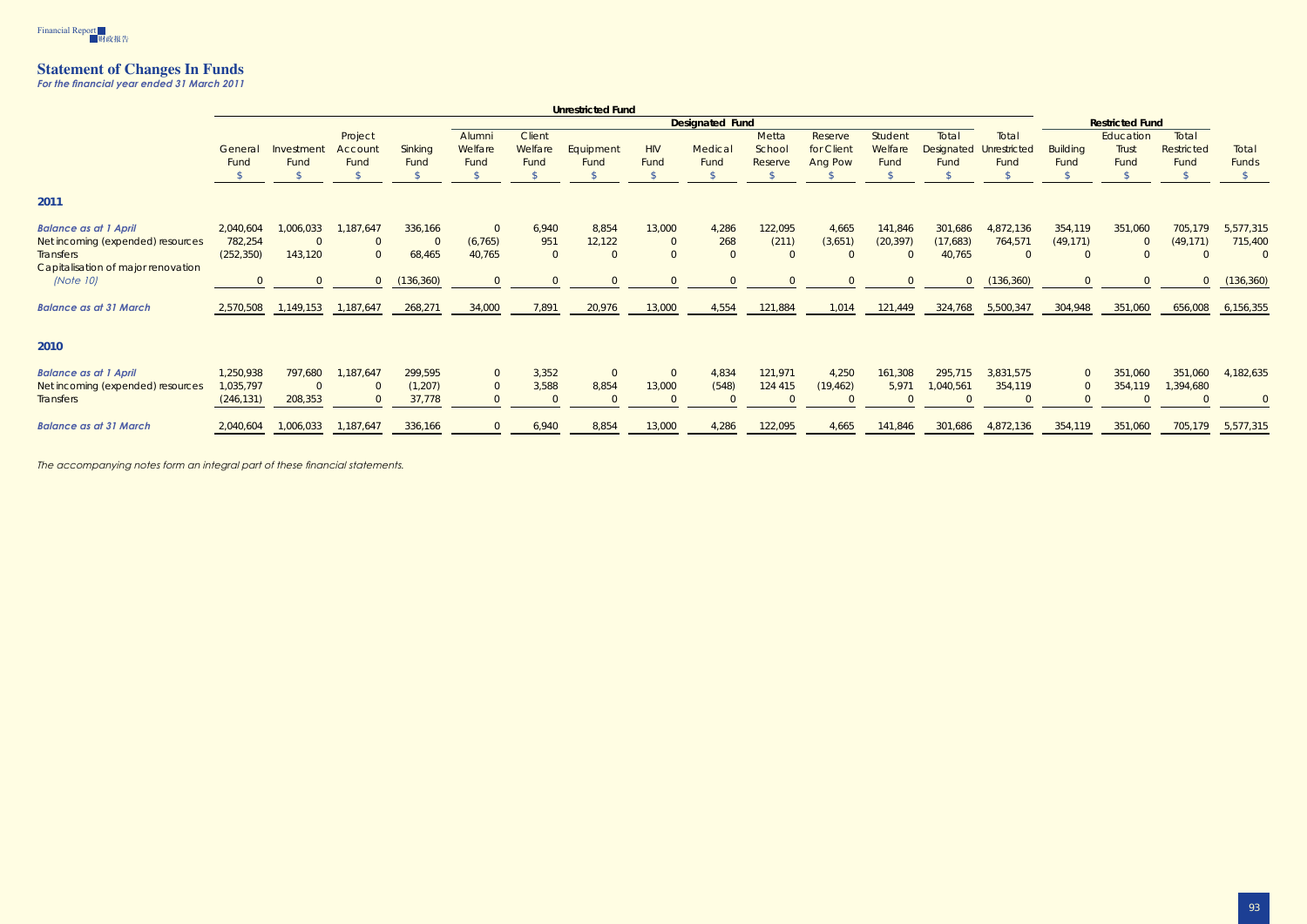

# **Statement of Cash Flows**

*For the financial year ended 31 March 2011* 

|                                                          |                | 2011       | 2010           |
|----------------------------------------------------------|----------------|------------|----------------|
|                                                          | <b>Note</b>    | \$         | \$             |
| <b>Cash flows from operating activities</b>              |                |            |                |
| Net incoming resources                                   |                | 715,400    | 1,394,680      |
| <b>Adjustments for:</b>                                  |                |            |                |
| - Amortisation of deferred capital grant                 | 10             | (400, 016) | (396, 663)     |
| - Depreciation                                           | 8              | 518,405    | 504,266        |
| - Interest income                                        | 12             | (15, 282)  | (12,607)       |
| - Loss on disposal of property, plant and equipment      | 13             | 517        | $\overline{0}$ |
| Operating cash flow before working capital changes       |                | 819,024    | 1,489,676      |
| Changes in operating assets and liabilities:             |                |            |                |
| - Trade and other receivables                            |                | (77, 179)  | (81, 515)      |
| - Inventories                                            |                | (10, 503)  | 1,220          |
| - Trade and other payables                               |                | (214, 290) | 397,7699       |
| Net cash provided by operating activities                |                | 517,052    | 1,807,150      |
| <b>Cash flows from investing activities</b>              |                |            |                |
| Interest received                                        |                | 15,282     | 12,607         |
| Proceeds from termination of investment                  |                | 250,000    | $\Omega$       |
| Purchases of property, plant and equipment               | 8              | (877, 784) | (914, 166)     |
| Net cash provided by operating activities                |                | (612, 502) | (901, 559)     |
| <b>Cash flows from financing activities</b>              |                |            |                |
| <b>Grants received</b>                                   | 10             | 764,908    | 512,074        |
| Net increase in cash and cash equivalents                |                | 669,458    | 1,417,665      |
| Cash and cash equivalents at beginning of financial year |                | 4,929,680  | 3,512,015      |
| Cash and cash equivalents at end of financial year       |                | 5,599,138  | 4,929,680      |
| <b>Cash and cash equivalents comprise:</b>               |                |            |                |
| Cash on hand                                             | 4              | 9,800      | 10,300         |
| Cash in banks                                            | $\overline{4}$ | 3,786,045  | 3,817,180      |
| <b>Fixed deposits</b>                                    | $\overline{4}$ | 1,803,293  | 1,102,200      |
|                                                          |                | 5,599,138  | 4,929,680      |

*The accompanying notes form an integral part of the financial statements.*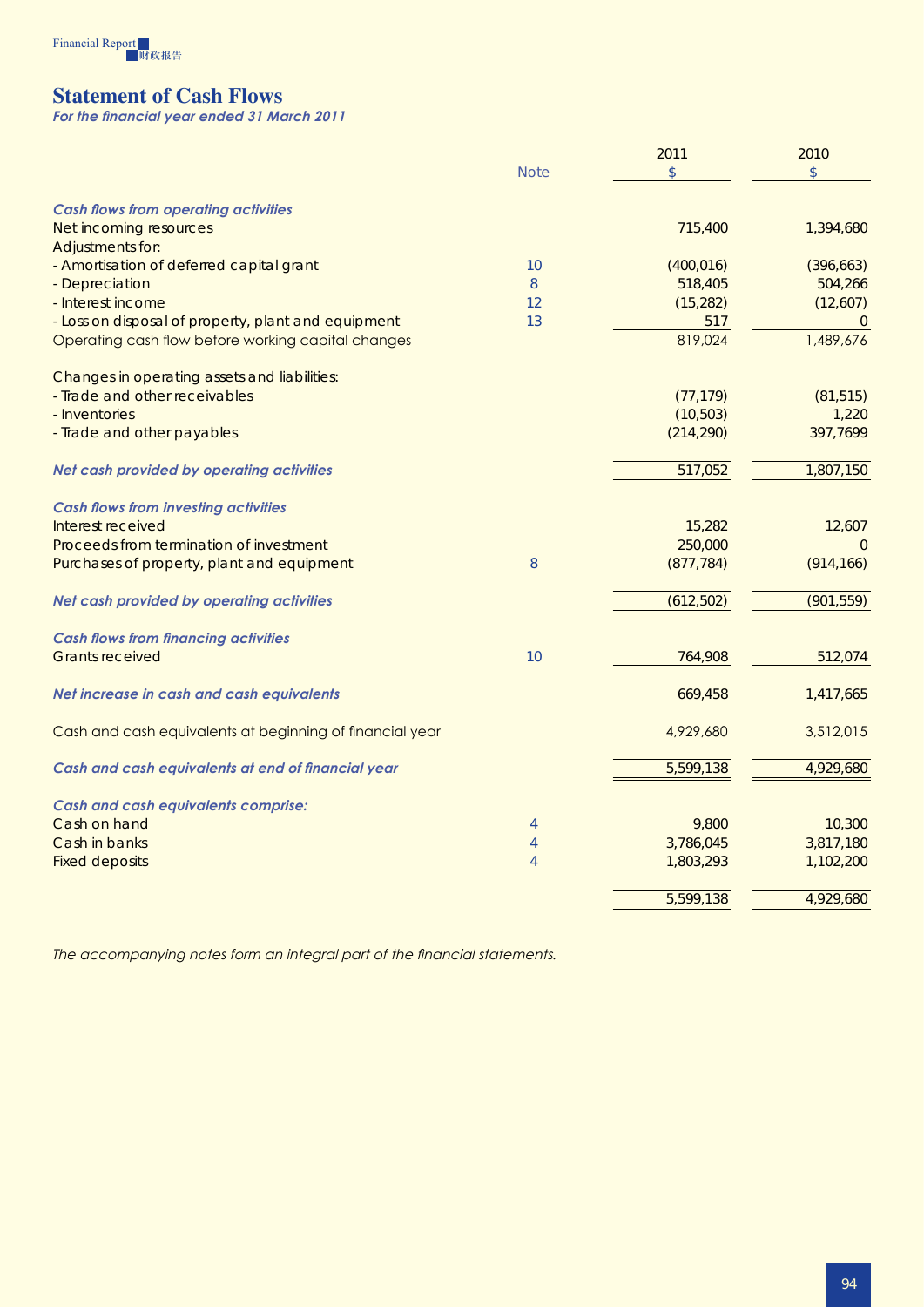

## **Notes to the Financial Statements**

*For the financial year ended 31 March 2011* 

These notes form an integral part of and should be read in conjunction with the accompanying financial statements.

#### **1 GENERAL INFORMATION**

Metta Welfare Association ("the Association") operates in the Republic of Singapore. The registered office and principal place of operation of the Association is located at Block 32, Simei Street 1, Metta Building, Singapore 529950.

The Association is dedicated to the active promotion of humanitarian causes. The Association's objectives are to provide special education, welfare services, community and medical care to the intellectually disabled, elderly and terminally ill in the community, regardless of race and religion.

The Association is registered as a charity organisation under Charities Act, Chapter 37 on 9 March 1995 and has been accorded an Institute of Public Character ('IPC') status for the period from 2 May 2010 to 1 May 2013.

The Association is composed of ten (10) welfare centres as follows:

- 1) Metta Home for the Disabled
- 2) Metta Home Day Activity Centre
- 3) Metta Day Activity Centre for the Intellectually Disabled
- 4) Metta Day Rehabilitation Centre for the Elderly
- 5) Metta Hospice Care Centre
- 6) Metta Preschool@Simei
- 7) Metta Preschool@Punggol
- 8) South East CDC-Metta Student Care Centre
- 9) NorthEast CDC-Metta Student Care Centre
- 10) Metta School

These financial statements are presented in Singapore Dollar, which is the Association's functional currency.

## **2 Significant accounting policies**

#### *2.1 Basis of preparation*

The financial statements have been prepared in accordance with Singapore Financial Reporting Standard ("FRS") and the disclosure requirements of the Recommended Accounting Practice 6. The financial statements have been prepared under the historical cost convention, except as disclosed in the accounting policies below.

The preparation of these financial statements in conformity with FRS requires management to exercise its judgement in the process of applying the Association's accounting policies. It also requires the use of certain critical accounting estimates and assumptions. The areas involving a higher degree of judgement or complexity, or areas where assumptions and estimates are significant to the financial statements are disclosed in Note 3.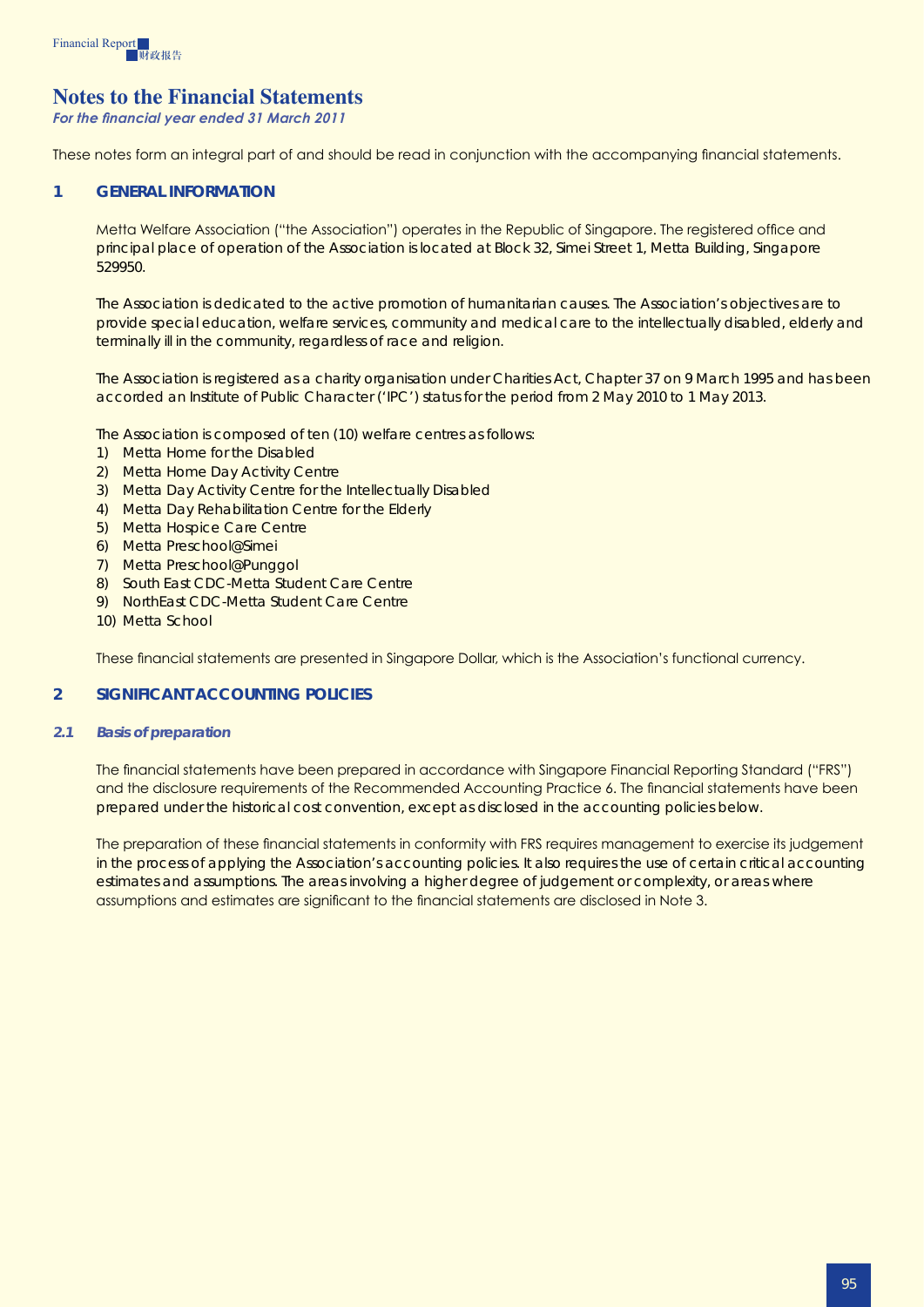#### *2.1 Interpretations and amendments to published standards effective in 2010*

The Association has adopted the new or revised FRS and Interpretations to FRS (INT FRS) that are mandatory for application from that date. Changes to the Association's accounting policies have been made as required, in accordance with the relevant transitional provisions in the respective FRS and INT FRS.

The following are the FRS and INT FRS that are relevant to the Association:

| <b>FRS</b>       | <b>Effective Date</b> | Title                                                           |
|------------------|-----------------------|-----------------------------------------------------------------|
| FRS 1            | 1.1.2009              | Presentation of financial statements                            |
| FRS <sub>2</sub> | 1.1.2009              | <i><u><b>Inventories</b></u></i>                                |
| FRS <sub>7</sub> | 1.1.2009              | Cash flow statements                                            |
| FRS 8            | 1.1.2009              | Accounting policies, changes in accounting estimates and errors |
| <b>FRS 10</b>    | 1.1.2007              | Events after the balance sheet date                             |
| <b>FRS 16</b>    | 1.1.2009              | Property, plant and equipment                                   |
| <b>FRS 17</b>    | 1.1.2007              | Leases                                                          |
| <b>FRS 18</b>    | 1.1.2005              | Revenue                                                         |
| <b>FRS 19</b>    | 1.1.2009              | <b>Employee benefits</b>                                        |
| <b>FRS 24</b>    | 1.1.2006              | <b>Related party disclosures</b>                                |
| <b>FRS 32</b>    | 1.2.2007              | Financial instruments: Presentation                             |
| <b>FRS 32</b>    | 1.2.2009              | <b>Financial instruments: Presentation (Amendments)</b>         |
| <b>FRS 36</b>    | 1.1.2009              | Impairment of assets                                            |
| <b>FRS 37</b>    | 1.1.2006              | Provisions, contingent liabilities and contingent assets        |
| <b>FRS 39</b>    | 1.1.2005              | Financial instruments: recognition and measurement              |
| <b>FRS 107</b>   | 1.1.2009              | <b>Financial instruments: Disclosures</b>                       |

The adoption of the above revised FRS did not result in any substantial changes to the Association's accounting policies.

#### *2.2 Revenue recognition*

Income comprises the fair value of the consideration received or receivable for the services rendered in the ordinary course of the Association's activities. Revenue is recognised as follows:

- 2.2.1 Donations are recognised in the statement of financial activities upon receipt. Donations-in-kind are recognised when the fair value of the assets received can be reasonably ascertained.
- 2.2.2 Government grants are recognized at their fair value where there is reasonable assurance that the grants will be received and all related conditions will be complied with.

Government grants relating to assets are recognised as deferred capital grant and is amortised over the estimated useful life of the relevant asset.

- 2.2.3 Revenue from services is recognised over the period in which the services are rendered, by reference to completion of the specific transaction assessed on the basis of the actual service provided as a proportion of the total services to be performed.
- 2.2.4 Management fees are allocated costs comprised of: general management; human resource and administration; finance costs; and IT costs which are allocated among the welfare centres on a basis determined by the Executive Management Committee.
- 2.2.5 Interest income on bank current accounts and fixed deposits placed with banks are recognized on a time-proportion basis using the effective interest method.
- 2.2.6 Other income are recognized when incurred.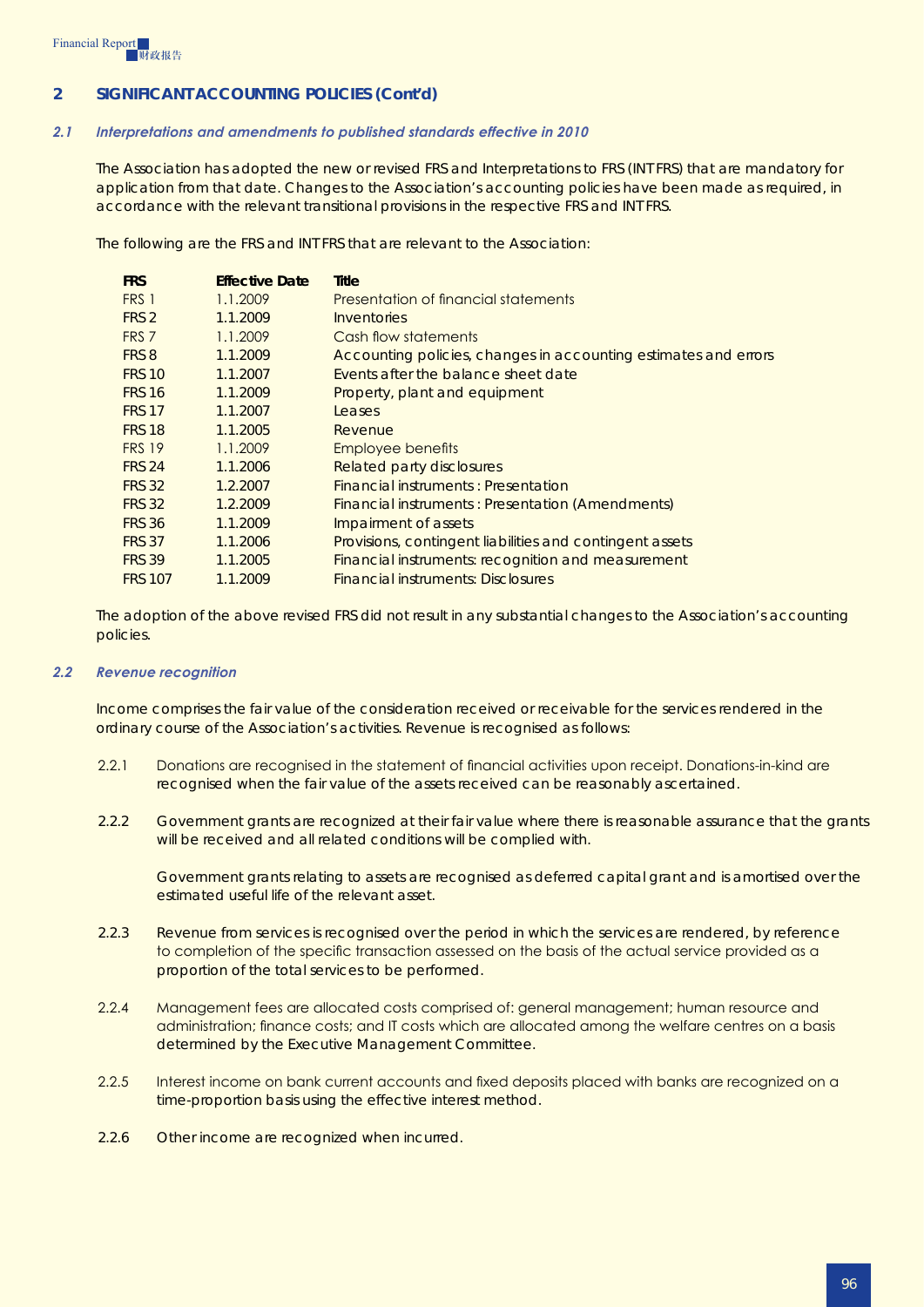#### *2.3 Cost recognition*

#### **Resources expended**

All expenditures are accounted for on accrual basis, aggregated under the respective areas. Direct costs are attributed to the activity where possible. Where costs are not wholly attributable to an activity, they are apportioned on a basis consistent with the use of resources.

#### 2.3.1 *Cost of generating funds from fund-raising activities*

Costs that are directly attributable to the fund-raising activities are separated from those costs incurred in undertaking charitable activities.

#### 2.3.2 *Cost of charitable activities*

Cost of charitable activities comprises all costs incurred in the pursuit of the charitable objects of the Association. The total costs of charitable expenditure are apportionment of overhead and shared costs.

#### 2.3.3 *Governance and administrative costs*

Governance costs include the costs of governance arrangement, which relate to the general running of the Association, providing governance infrastructure and ensuring public accountability. These costs include costs related to constitutional and statutory requirements and an apportionment of overhead and shared costs.

#### *2.4 Property, plant and equipment*

#### 2.4.1 *Measurement*

All property, plant and equipment are initially recognised at cost and subsequently carried at cost less accumulated depreciation and accumulated impairment losses.

The cost of an item of property, plant and equipment includes its purchase price and any costs that are directly attributable to bringing the asset to the location and condition necessary for it to be capable of operating in the manner intended by management.

#### 2.4.2 *Depreciation*

Depreciation on property, plant and equipment except renovation in progress is calculated using the straight-line method to allocate their depreciable amounts over their estimated useful lives. The estimated useful lives are as follows:

|                           | <b>Useful lives</b> |
|---------------------------|---------------------|
| Alarm and security system | 5 years             |
| Arts and music equipment  | 5 years             |
| <b>Building</b>           | 50 years            |
| Computer                  | 3 years             |
| Furniture and equipment   | 5 years             |
| Physio/medical equipment  | 5 years             |
| <b>Motor vehicles</b>     | 5 years             |
| Renovation                | 15 years            |
|                           |                     |

The residual values and useful lives of property, plant and equipment are reviewed, and adjusted as appropriate, at each statement of financial position date. The effects of any revision of the residual values and useful lives are included in the statement of financial activities for the financial year in which the changes arise.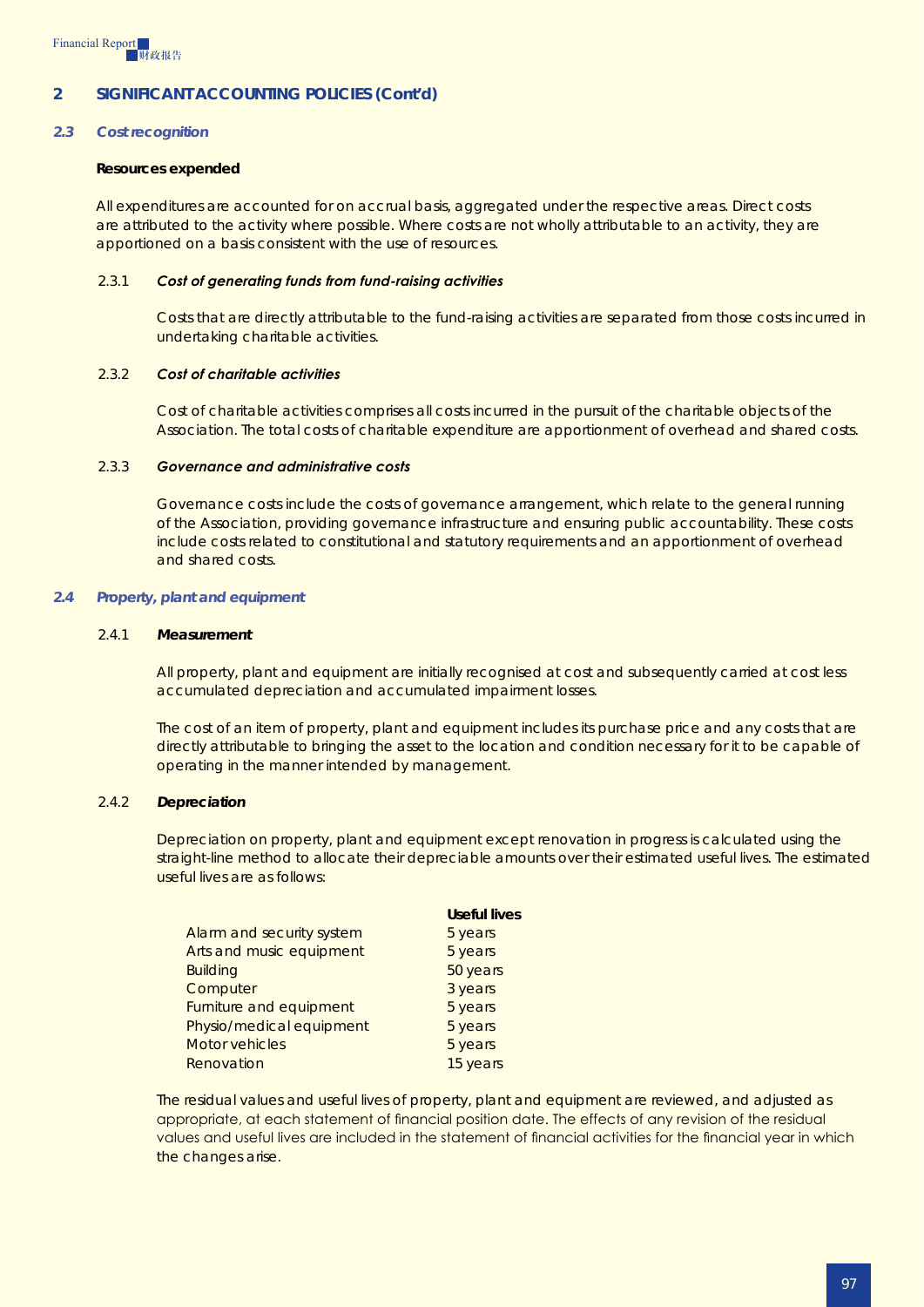#### *2.4 Property, plant and equipment (Cont'd)*

#### 2.4.3 *Subsequent expenditure*

Subsequent expenditure relating to property, plant and equipment that has already been recognised is added to the carrying amount of the asset only when it is probable that future economic benefits associated with the item will flow to the Association and the cost of the item can be measured reliably. Other subsequent expenditure is recognised as repair and maintenance expenses in the statement of financial activities during the financial year in which it is incurred.

#### 2.4.4 *Disposal*

On disposal of an item of property, plant and equipment, the difference between the net disposal proceeds and its carrying amount is taken to the statement of financial activities.

#### *2.5 Impairment of non-financial assets*

Property, plant and equipment are reviewed for impairment whenever there is any indication that these assets may be impaired. If any such indication exists, the recoverable amount (i.e. the higher of the fair value less cost to sell and value in use) of the assets is estimated to determine the amount of impairment loss.

For the purpose of impairment testing of the assets, recoverable amount is determined on an individual asset basis unless the asset does not generate cash flows that are largely independent of those from other assets. If this is the case, recoverable amount is determined for the cash-generating unit (CGU) to which the asset belongs.

If the recoverable amount of the asset (or CGU) is estimated to be less than its carrying amount, the carrying amount of the asset (or CGU) is reduced to its recoverable amount. The impairment loss is recognised in the statement of financial activities.

An impairment loss for an asset is reversed if, there has been a change in the estimates used to determine the assets' recoverable amount since the last impairment loss was recognised. The carrying amount of an asset is increased to its revised recoverable amount, provided that this amount does not exceed the carrying amount that would have been determined (net of depreciation) had no impairment loss been recognised for the asset in prior years. A reversal of impairment loss for an asset is recognised in the statement of financial activities.

#### *2.6 Financial assets*

#### 2.6.1 *Classification*

The Association classifies its financial assets in the following category: loans and receivables and heldto-maturity investments. The classification depends on the purpose for which the assets were acquired. Management determines the classification of its financial assets at initial recognition and re-evaluates this designation at every reporting date.

#### **Loans and receivables**

Loans and receivables are non-derivative financial assets with fixed or determinable payments that are not quoted in an active market. They are included in current assets, except those maturing later than 12 months after the statement of financial position date which are classified as non-current assets. Loans and receivables are classified within "Trade and other receivables" and "Cash and cash equivalents" on the statement of financial position.

#### **Held-to-maturity investments**

Held-to-maturity investments are non-derivative financial assets with fixed or determinable payments and fixed maturities that the Executive Management Committee has the positive intention and ability to hold to maturity. If the Association were to sell other than an insignificant amount of held-to-maturity investments, the whole category would be tainted and reclassified as available-for-sale. They are presented as non-current assets, except for those maturing within 12 months after the balance sheet date which are presented as current assets.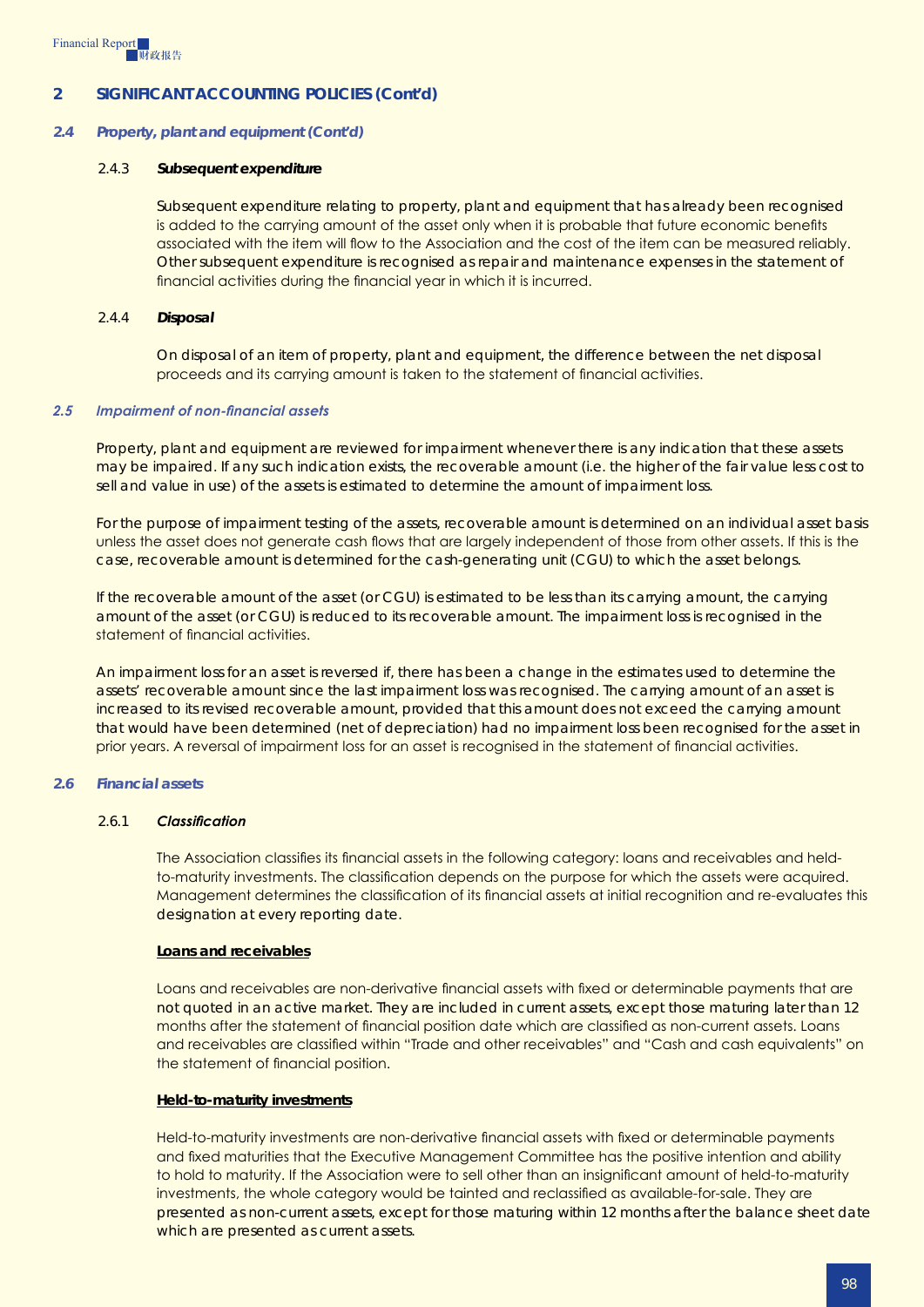#### *2.6 Financial assets (Cont'd)*

#### 2.6.2 *Recognition and derecognition*

Financial assets are derecognized when the rights to receive cash flows from the financial assets have expired or have been transferred and the Association has transferred substantially all risks and rewards of ownership.

#### 2.6.3 *Measurement*

Financial assets are initially recognized at fair value plus transaction costs. Loans and receivables and held-to-maturity investments are subsequently carried at amortized cost using effective interest method.

#### 2.6.4 *Impairment*

The Association assesses at each statement of financial position date whether there is objective evidence that a financial asset or a group of financial assets is impaired.

#### **Loans and receivables and Held-to-maturity investments**

An allowance for impairment of loans and receivables and held-to-maturity investments including other receivables, is recognized when there is objective evidence that the Association will not be able to collect all amounts due according to the original terms of the receivables and investments. Significant financial difficulties of the debtor, probability that the debtor will enter bankruptcy or financial reorganization, and default or delinquency in payments are considered indicators that the receivable is impaired. The amount of the allowance is the difference between the asset's carrying amount and the present value of estimated future cash flows, discounted at the original effective interest rate. The amount of the allowance for impairment is recognized in the statement of financial activities.

#### *2.7 Inventories*

Inventories are carried at the lower of cost and net realizable value. Cost includes all costs of purchase and other cost incurred in bringing the inventories to their present location and condition. Cost is determined using the first-in, first-out basis. Net realizable value is the estimated selling price in the ordinary course of business less selling expenses.

#### *2.8 Cash and cash equivalents*

Cash and cash equivalents include cash on hand, and deposits with financial institutions which are subject to an insignificant risk of change in value.

#### *2.9 Financial liabilities*

Financial liabilities are recognised when the Association becomes a party to the contractual agreements of the instrument and are classified according to the substance of the contractual arrangements entered into. All interest related charges are recognised in the statement of financial activities. Financial liabilities include accruals and other payables. Financial liabilities is derecognised when the obligations under the liability is discharged or cancelled or expires. When existing financial liabilities are replaced by another from the same lender on substantially different terms of an existing liability are substantially modified, such an exchange or modification is treated as a derecognition of the original liability and the recognition of a new liability, and the difference in respective carrying amounts is recognised in the statement of financial activities.

#### *2.10 Trade and other payables*

Trade and other payables are initially recognised at fair value, and subsequently carried at amortised cost, using the effective interest method.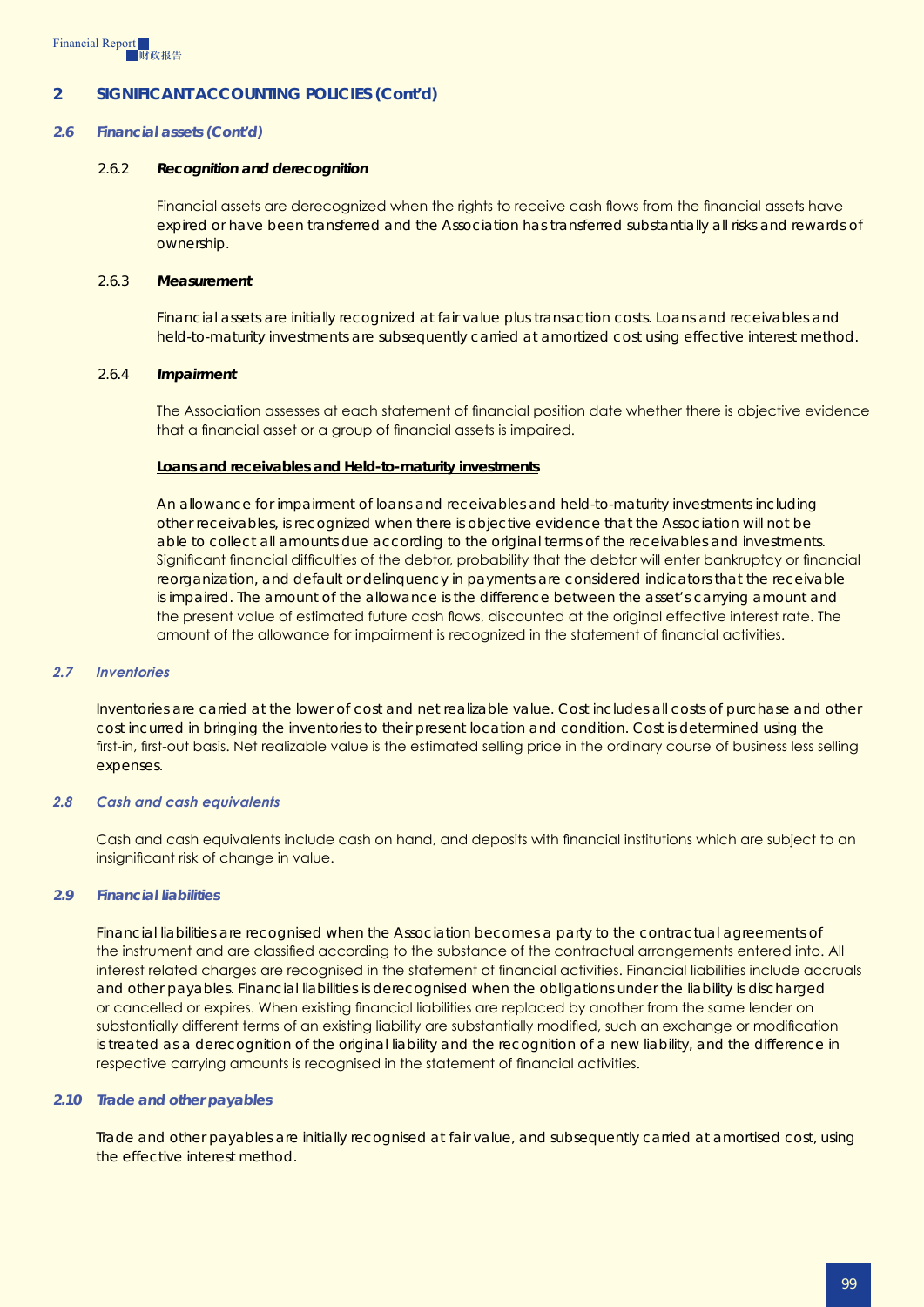#### *2.11 Provisions for other liabilities and charges*

Provisions for other liabilities and charges are recognised when the Association has a present legal or constructive obligation as a result of past events, it is more likely than not that an outflow of resources will be required to settle the obligation and the amount has been reliably estimated.

#### *2.12 Fair value estimation of financial assets and liabilities*

The carrying amounts of current financial assets and liabilities, carried at amortised cost, are assumed to approximate their fair values due to their short-term nature.

#### *2.13 Funds*

Fund balances restricted by outside sources are so indicated and are distinguished from unrestricted funds allocated to specific purposes, if any, by action of the Executive Management Committee. Externally restricted funds may only be utilized in accordance with the purposes for which they are established. The Executive Management Committee retains full control over the use of unrestricted funds for any of the Association's purposes.

#### *2.14 Leases*

#### **Operating leases**

Leases of assets in which a significant portion of the risks and rewards of ownership are retained by the lessor are classified as operating leases. Payments made under operating leases (net of any incentives received from the lessor) are taken to the statement of financial activities on a straight-line basis over the period of the lease. When an operating lease is terminated before the lease period has expired, any payment required to be made to the lessor by way of penalty is recognized as an expense in the period in which termination takes place.

Rental on operating lease is charged to statement of financial activities. Contingent rents are recognized as an expense in the statement of financial activities in the financial year in which they are incurred.

#### *2.15 Employee compensation*

Defined contribution plans are post-employment benefit plans under which the Association pays fixed contributions into separate entities such as the Central Provident Fund ("CPF"), on a mandatory, contractual or voluntary basis. The Association has no further payment obligations once the contributions have been paid. The Association's contribution to defined contribution plans are recognised as employee compensation expense when they are due.

Employee entitlements to annual leave are recognized when they accrue to employees. A provision is made for the estimated liability for annual leave as a result of services rendered by employees up to the statement of financial position date.

#### *2.16 Related parties*

Related parties are entities with one or more common management committee members. Parties are considered to be related if one party has the ability to control the other party or exercise influence over the party in making financial and operating decisions.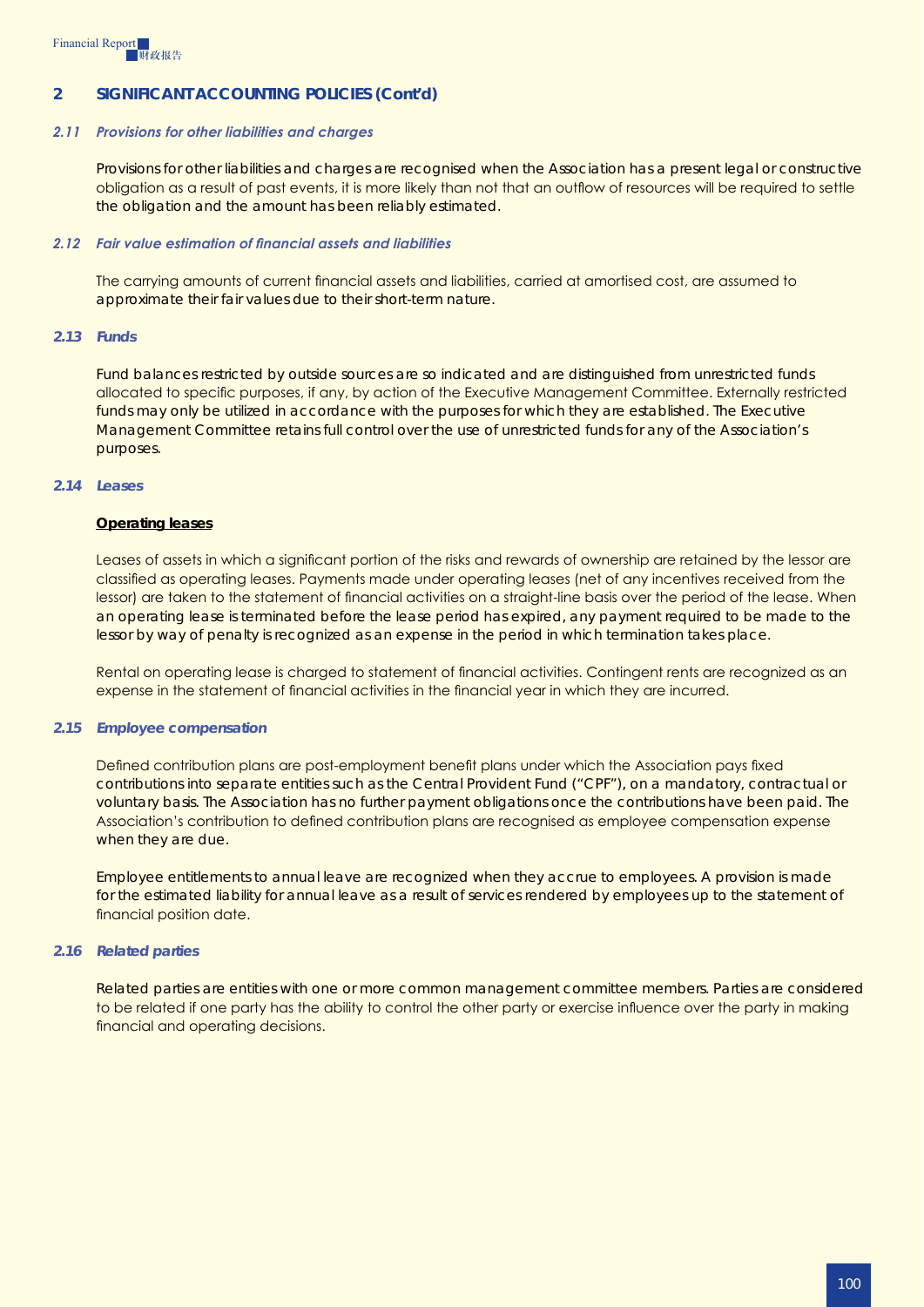## **3 Critical accounting estimates, assumptions and judgments**

Estimates, assumptions and judgements are continually evaluated and are based on historical experience and other factors, including expectations of future events that are believed to be reasonable under the circumstances.

#### **Critical judgments in applying the entity's accounting policies**

The key assumptions concerning the future and other key sources of estimation uncertainty at the statement of financial position date, that have a significant risk of causing a material adjustment to the carrying amounts of assets and liabilities within the next financial year, are discussed below.

#### *Estimated useful lives of property, plant and equipment*

The Association reviews annually the estimated useful lives of property, plant and equipment based on factors such as operating plans and strategies, expected level of usage and future technological developments. It is possible that future results of operations could be materially affected by changes in these estimates brought about by changes in the factors mentioned.

#### *Impairment of property, plant and equipment*

Property, plant and equipment are reviewed for impairment whenever there is any indication that the assets are impaired. If any such indication exists, the recoverable amount (i.e. higher of the fair value less cost to sell and value in use) of the assets is estimated to determine the impairment loss. The key assumptions for the value in use calculation are those regarding the growth rates, and expected change to selling price and direct costs during the year and a suitable discount rate.

#### *Allowance for impairment of receivables*

The Association reviews the adequacy of allowance for impairment of receivables at each closing by reference to the ageing analysis of receivables, and evaluates the risks of collection according to the credit standing and collection history of individual client. If there are indications that the financial position of a client has deteriorated resulting in an adverse assessment of his risk profile, an appropriate amount of allowance will be provided.

## **4 Cash and cash equivalents**

|                       | 2011      | 2010      |
|-----------------------|-----------|-----------|
|                       |           | \$        |
| Cash on hand          | 9,800     | 10,300    |
| Cash in banks         | 3,786,045 | 3,817,180 |
| <b>Fixed deposits</b> | 1,803,293 | 1,102,200 |
|                       | 5,599,138 | 4,929,680 |

Fixed deposits mature within 1 month and bear interest of 0.10% (2010: 0.10% to 0.20%) per annum.

Cash equivalents amounting to \$185,100 (2010: \$266,700) is pledged against the Banker's Guarantee in compliance to the tenancy agreement with Singapore Land Authority.

At the statement of financial position date, the carrying amounts of cash and cash equivalents approximated their fair values.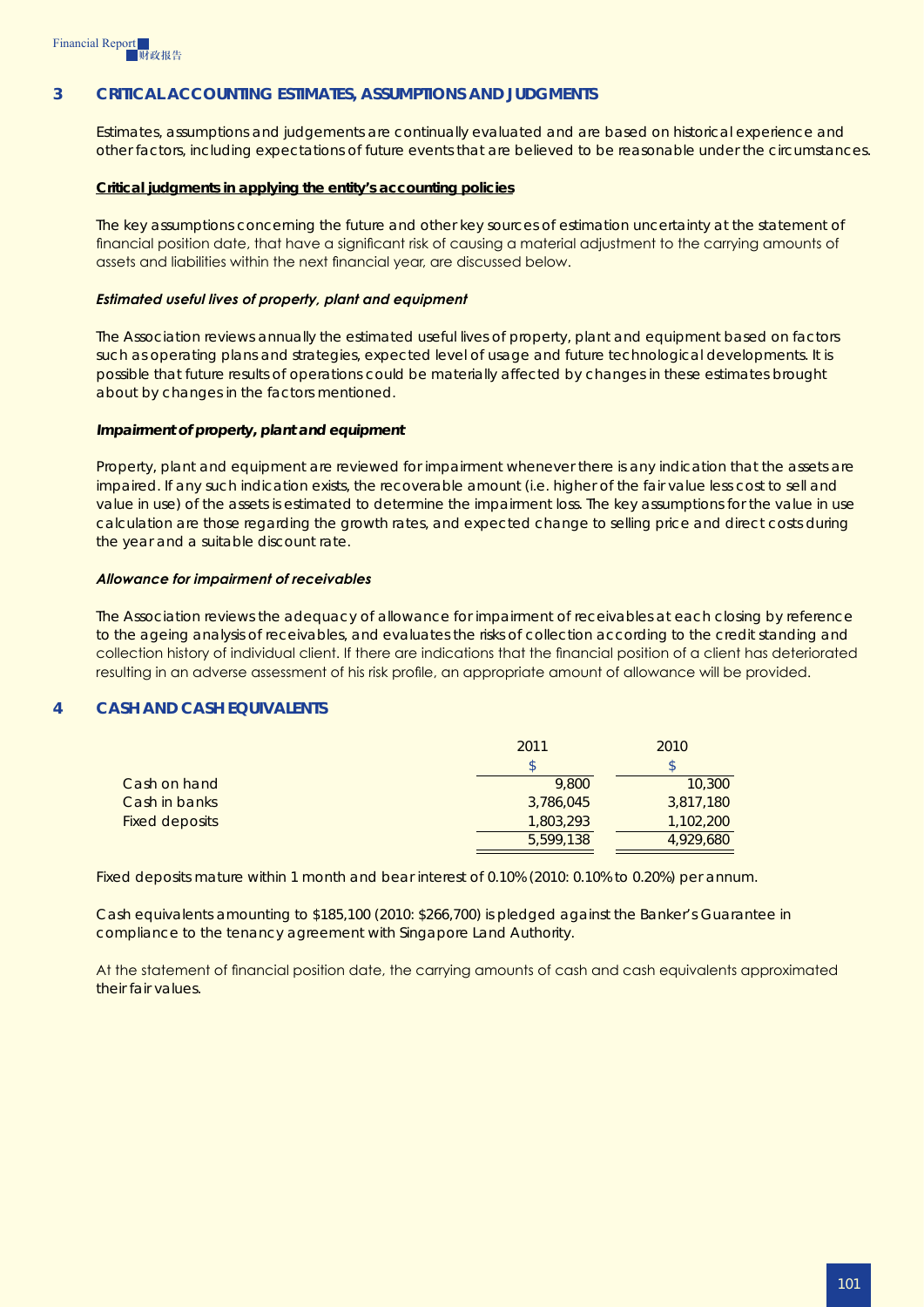

## **5 Trade and other receivables**

|                                      |             | 2011     | 2010     |
|--------------------------------------|-------------|----------|----------|
|                                      | <b>Note</b> | \$       | \$       |
| Trade receivables:                   |             |          |          |
| - Outside parties                    |             | 95,519   | 100,367  |
| - Fees in arrears                    |             | 600      | 19,102   |
| Other receivables:                   |             |          |          |
| - Amount due from related parties 16 | 11          | 4,975    | 1,933    |
| - Deposits paid                      |             | 140,246  | 204,971  |
| - Grant receivable                   |             | 181,712  | 215,978  |
| - Other debtors                      |             | 79,315   | $\Omega$ |
| - Prepayments                        |             | 27,905   | 29,992   |
|                                      |             | 640,272  | 572,343  |
| Allowance for bad debts - Trade      |             |          |          |
| <b>receivables</b>                   |             | (59,800) | (69,050) |
|                                      |             | 580,472  | 503,293  |

At the statement of financial position date, the carrying amounts of trade and other receivables approximated their fair values.

## **6 Long-term fixed deposits**

Long-term fixed deposits are placed on 29 May 2006 and will mature on 23 May 2011 with interest of 4% per annum.

## **7 Held-to-maturity investments**

|                           | 2011<br>\$ | 2010<br>\$ |
|---------------------------|------------|------------|
| <b>Notes</b>              | 200,000    | 200,000    |
| Government bonds          | 0          | 250,000    |
| Carrying amount - At cost |            |            |
| Current                   | 200,000    | 250,000    |
| Non-current               | $\Omega$   | 200,000    |
|                           | 200,000    | 450,000    |
| <b>Market values</b>      |            |            |
| <b>Notes</b>              | 197,680    | 192,480    |
| Government bonds          |            | 252,977    |
|                           | 197,680    | 445,457    |

The note is placed on 25 August 2003 and will mature on 25 August 2011 with interest of 3.75% per annum.

The government bonds have interest of 4.81% per annum.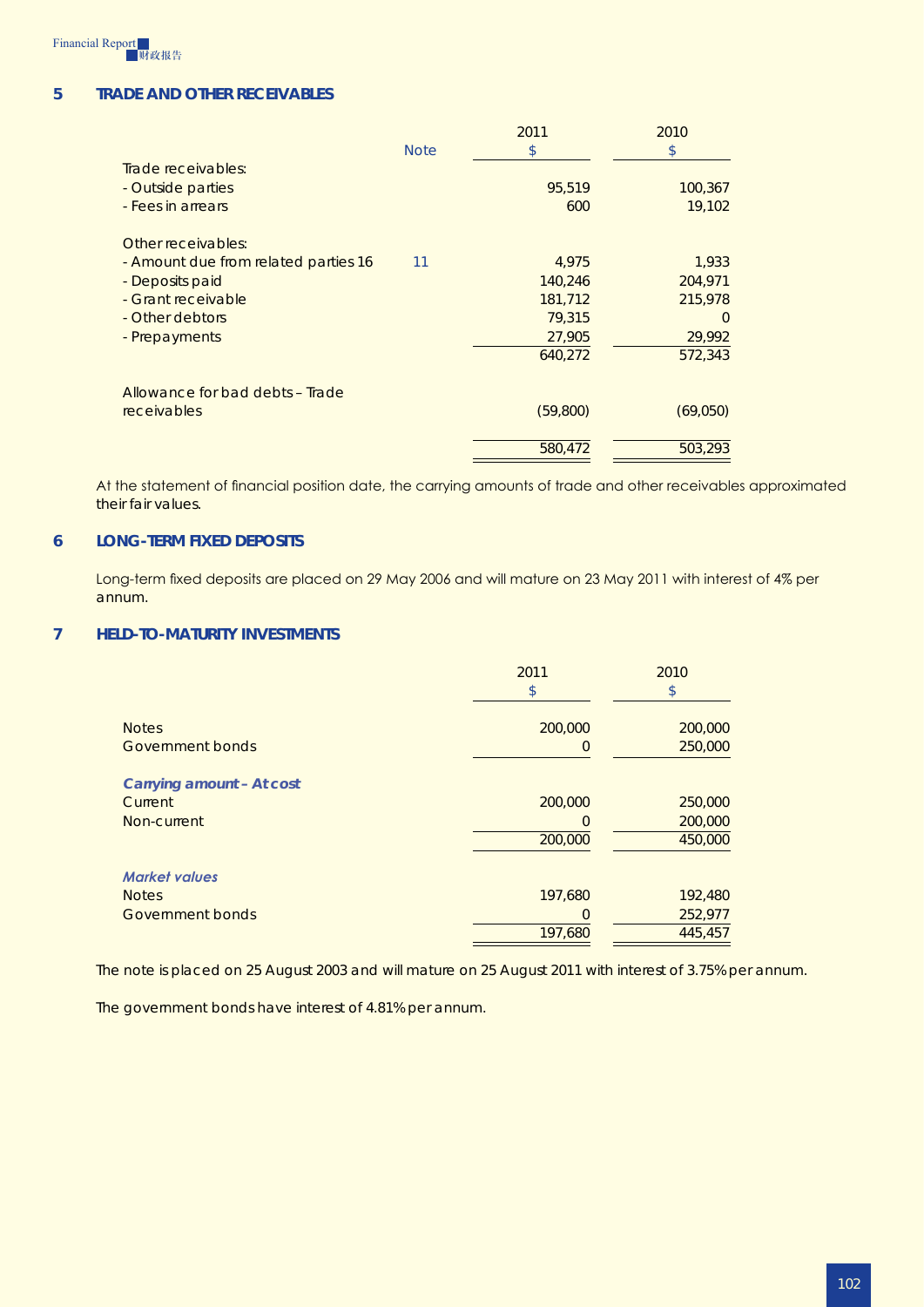

#### **8Property, plant and equipment**

| <b>Note</b>                             | Alarm and<br>security<br>system<br>$\mathsf{\$}$ | Arts and<br>music<br>equipment<br>$\mathcal{S}$ | <b>Building</b><br>$\mathsf{\$}$ | $\mathcal{S}$  | Furniture<br>and<br>$\mathcal{S}$ | Physio/<br>medical<br>Computer equipment equipment<br>$\mathcal{L}$ | <b>Motos</b><br>vehicles<br>$\frac{1}{2}$ | Renovation in progress<br>$\mathcal{S}$ | Renovation<br>$\mathcal{S}$ | Total<br>$\sqrt$ |
|-----------------------------------------|--------------------------------------------------|-------------------------------------------------|----------------------------------|----------------|-----------------------------------|---------------------------------------------------------------------|-------------------------------------------|-----------------------------------------|-----------------------------|------------------|
| 2011                                    |                                                  |                                                 |                                  |                |                                   |                                                                     |                                           |                                         |                             |                  |
| Cost                                    |                                                  |                                                 |                                  |                |                                   |                                                                     |                                           |                                         |                             |                  |
| <b>Beginning of financial year</b>      | 15,987                                           | $\mathbf{0}$                                    | 15,427,304                       | 256,819        | 1,093,204                         | 90,871                                                              | 547,113                                   | 565,441                                 | 839,261                     | 18,836,000       |
| <b>Additions</b>                        | 10,376                                           | 5,392                                           | $\overline{0}$                   | 172,733        | 88,385                            | 2,380                                                               | 47,427                                    | $\overline{0}$                          | 551,091                     | 877,784          |
| Disposal                                | $\overline{0}$                                   | $\Omega$                                        | $\Omega$                         | (9, 419)       | (800)                             | (2,070)                                                             | $\overline{0}$                            | $\overline{0}$                          | $\overline{0}$              | (12, 289)        |
| <b>Transfers</b>                        | $\overline{0}$                                   | $\Omega$                                        | $\overline{0}$                   | $\overline{0}$ | $\overline{0}$                    | $\overline{0}$                                                      | $\overline{0}$                            | 562,913                                 | (562, 913)                  | $\overline{0}$   |
| End of financial year                   | 26,363                                           | 5,392                                           | 15,427,304                       | 420,133        | 1,180,789                         | 91,181                                                              | 594,540                                   | 1,128,354                               | 827,439                     | 19,701,495       |
| <b>Accumulated depreciation</b>         |                                                  |                                                 |                                  |                |                                   |                                                                     |                                           |                                         |                             |                  |
| <b>Beginning of financial year</b>      | 4,756                                            | $\mathbf{0}$                                    | 2,395,626                        | 199,298        | 931,346                           | 56,242                                                              | 458,690                                   | 374,494                                 | $\mathbf 0$                 | 4,420,452        |
| Depreciation charge<br>13               | 4,407                                            | 90                                              | 306,466                          | 35,921         | 86,145                            | 11,694                                                              | 41,303                                    | 32,379                                  | $\Omega$                    | 518,405          |
| Disposal                                | $\overline{0}$                                   | $\overline{0}$                                  | $\overline{0}$                   | (9, 419)       | (800)                             | (1, 553)                                                            | $\overline{0}$                            | $\overline{0}$                          | $\overline{0}$              | (11, 772)        |
| End of financial year                   | 9,163                                            | 90                                              | 2,702,092                        | 225,800        | 1,016,691                         | 66,383                                                              | 499,993                                   | 406,873                                 | $\overline{O}$              | 4,927,085        |
|                                         |                                                  |                                                 |                                  |                |                                   |                                                                     |                                           |                                         |                             |                  |
| Net book value at end of financial year | 17,200                                           | 5,302                                           | 12,725,212                       | 194,333        | 164,098                           | 24,798                                                              | 94,547                                    | 721,481                                 | 827,439                     | 14,774,410       |
|                                         |                                                  |                                                 |                                  |                |                                   |                                                                     |                                           |                                         |                             |                  |
| 2010                                    |                                                  |                                                 |                                  |                |                                   |                                                                     |                                           |                                         |                             |                  |
| Cost                                    |                                                  |                                                 |                                  |                |                                   |                                                                     |                                           |                                         |                             |                  |
| <b>Beginning of financial year</b>      | 15,987                                           | $\mathsf{O}\xspace$                             | 15,427,304                       | 229,685        | 1,081,663                         | 78,954                                                              | 547,113                                   | 565,441                                 | $\overline{O}$              | 17,946,147       |
| <b>Additions</b>                        | $\overline{0}$                                   | $\overline{0}$                                  | $\overline{O}$                   | 46,657         | 16,331                            | 11,917                                                              | $\overline{0}$                            | $\overline{0}$                          | 839,261                     | 914,166          |
| Disposal                                | $\overline{0}$                                   | $\overline{0}$                                  | $\mathbf 0$                      | (19, 523)      | (4,790)                           | $\overline{0}$                                                      | $\overline{0}$                            | $\overline{0}$                          | $\mathbf 0$                 | (24, 313)        |
| End of financial year                   | 15,987                                           | $\mathbf{0}$                                    | 15,427,304                       | 256,819        | 1,093,204                         | 90,871                                                              | 547,113                                   | 565,441                                 | 839,261                     | 18,836,000       |
|                                         |                                                  |                                                 |                                  |                |                                   |                                                                     |                                           |                                         |                             |                  |
| <b>Accumulated depreciation</b>         |                                                  |                                                 |                                  |                |                                   |                                                                     |                                           |                                         |                             |                  |
| <b>Beginning of financial year</b>      | 1,559                                            | $\mathsf{O}\xspace$                             | 2,089,161                        | 209,408        | 831,040                           | 46,317                                                              | 414,200                                   | 348,814                                 | $\mathsf{O}\xspace$         | 3,940,499        |
| Depreciation charge<br>13               | 3,197                                            | $\mathbf 0$                                     | 306,465                          | 9,413          | 105,096                           | 9,925                                                               | 44,490                                    | 25,680                                  | $\overline{O}$              | 504,266          |
| Disposal                                | $\overline{0}$                                   | $\overline{0}$                                  | $\mathbf 0$                      | (19, 523)      | (4, 790)                          | $\overline{0}$                                                      | $\overline{0}$                            | $\overline{0}$                          | $\mathbf 0$                 | (24, 313)        |
| End of financial year                   | 4,756                                            | $\mathbf{0}$                                    | 2,395,626                        | 199,298        | 931,346                           | 56,242                                                              | 458,690                                   | 374,494                                 | $\overline{0}$              | 4,420,452        |
| Net book value at end of financial year | 11,231                                           | $\overline{0}$                                  | 13,031,678                       | 57,521         | 161,858                           | 34,629                                                              | 88,423                                    | 190,947                                 | 839,261                     | 14,415,548       |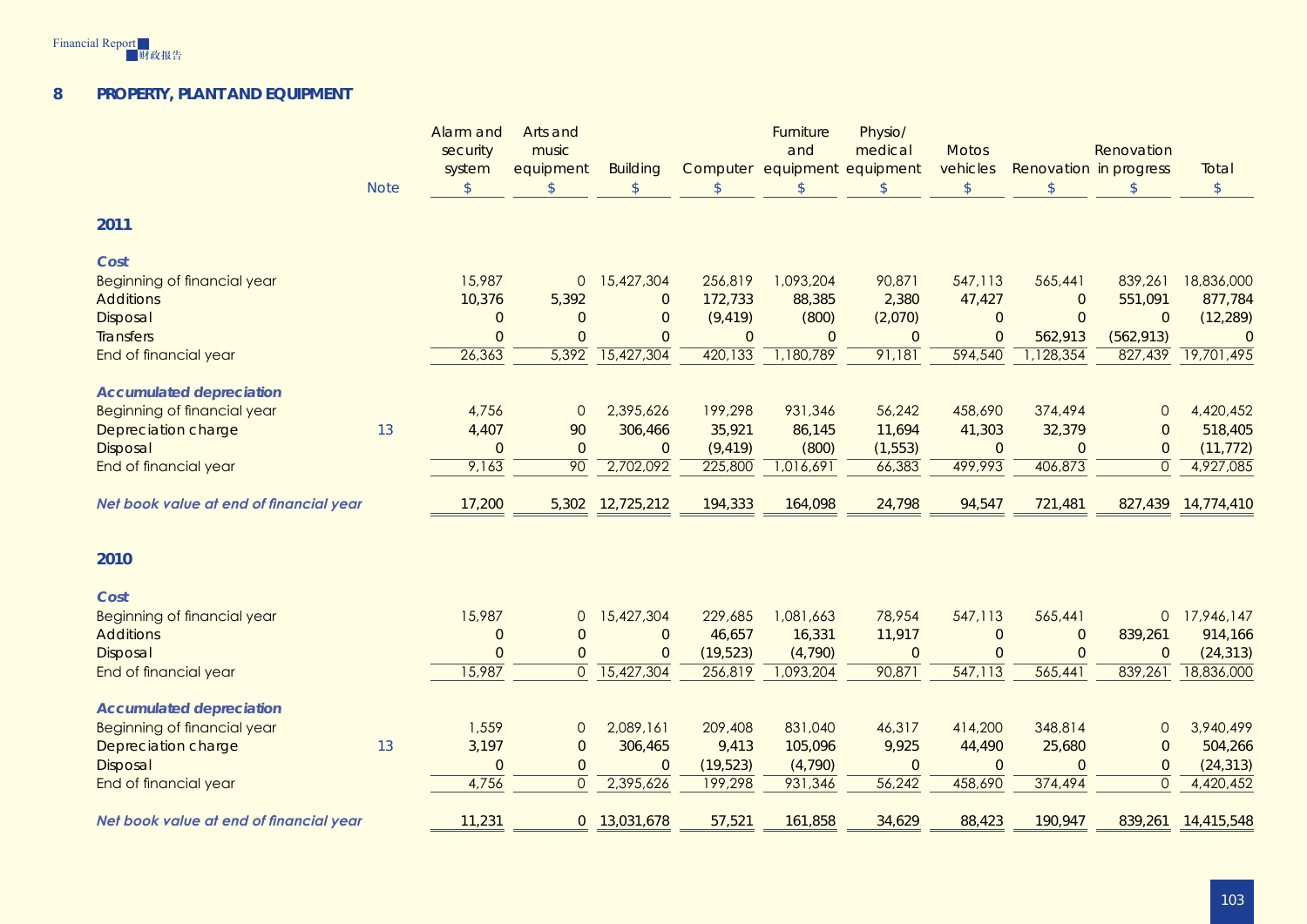

## **9 TRADE AND OTHER PayaBLES**

|                                 |             | 2011    | 2010           |
|---------------------------------|-------------|---------|----------------|
|                                 | <b>Note</b> | \$      | \$             |
| Trade payables:                 |             |         |                |
| - Outside parties               |             | 161,379 | 346,885        |
|                                 |             |         |                |
| Other payables:                 |             |         |                |
| - Amount due to related parties | 16          | 837     | 51,772         |
| - Accruals                      |             | 602,460 | 601,528        |
| - Deferred income               |             | 76,795  | 86,560         |
| - Deposits received             |             | 118,042 | 95,835         |
| - Other creditor                |             | 5,910   | $\Omega$       |
| - Pre-event costs               |             | 2,867   | $\overline{0}$ |
|                                 |             | 968,290 | 1,182,580      |
|                                 |             |         |                |

At the statement of financial position date, the carrying amounts of trade and other payables approximated their fair values.

#### **10 Deferred capital grants**

|                                              |             | 2011       | 2010       |
|----------------------------------------------|-------------|------------|------------|
|                                              | <b>Note</b> | \$         | \$         |
| Cost                                         |             |            |            |
| Beginning of financial year                  |             | 16,732,139 | 16,220,065 |
| Received during the year                     |             | 764,908    | 512,074    |
| Capitalisation of major renovation           |             | 136,360    | $\Omega$   |
| End of financial year                        |             | 17,633,407 | 16,732,139 |
| <b>Accumulated amortisation</b>              |             |            |            |
| Beginning of financial year                  |             | 3,003,711  | 2,607,048  |
| Amortisation for the year                    | 12          | 400,016    | 396,663    |
| End of financial year                        |             | 3,403,727  | 3,003,711  |
| Net carrying amount at end of financial year |             |            |            |
| Current                                      |             | 463,198    | 395,075    |
| Non-current                                  |             | 13,766,482 | 13,333,353 |
|                                              |             | 14,229,680 | 13,728,428 |
| <b>Comprised of:</b>                         |             |            |            |
| - Government grants                          |             | 4,838,418  | 4,309,753  |
| - Non-government grants                      |             | 9,391,262  | 9,418,675  |
|                                              |             | 14,229,680 | 13,728,428 |

These amounts represent government grants and donations received from individuals and private organisations for the purchase and/or construction of property, plant and equipment. These grants and donations are amortized and recognized as income in proportion to the depreciation of the related property, plant and equipment.

#### **11 Funds**

#### *(A) Investment fund*

In a meeting held on 28 September 1997, the Executive Management Committee resolved that 20% of the annual surplus shall be transferred to this fund.

#### *(B) Project account reserve*

This reserve is for setting up new centres and closing existing ones.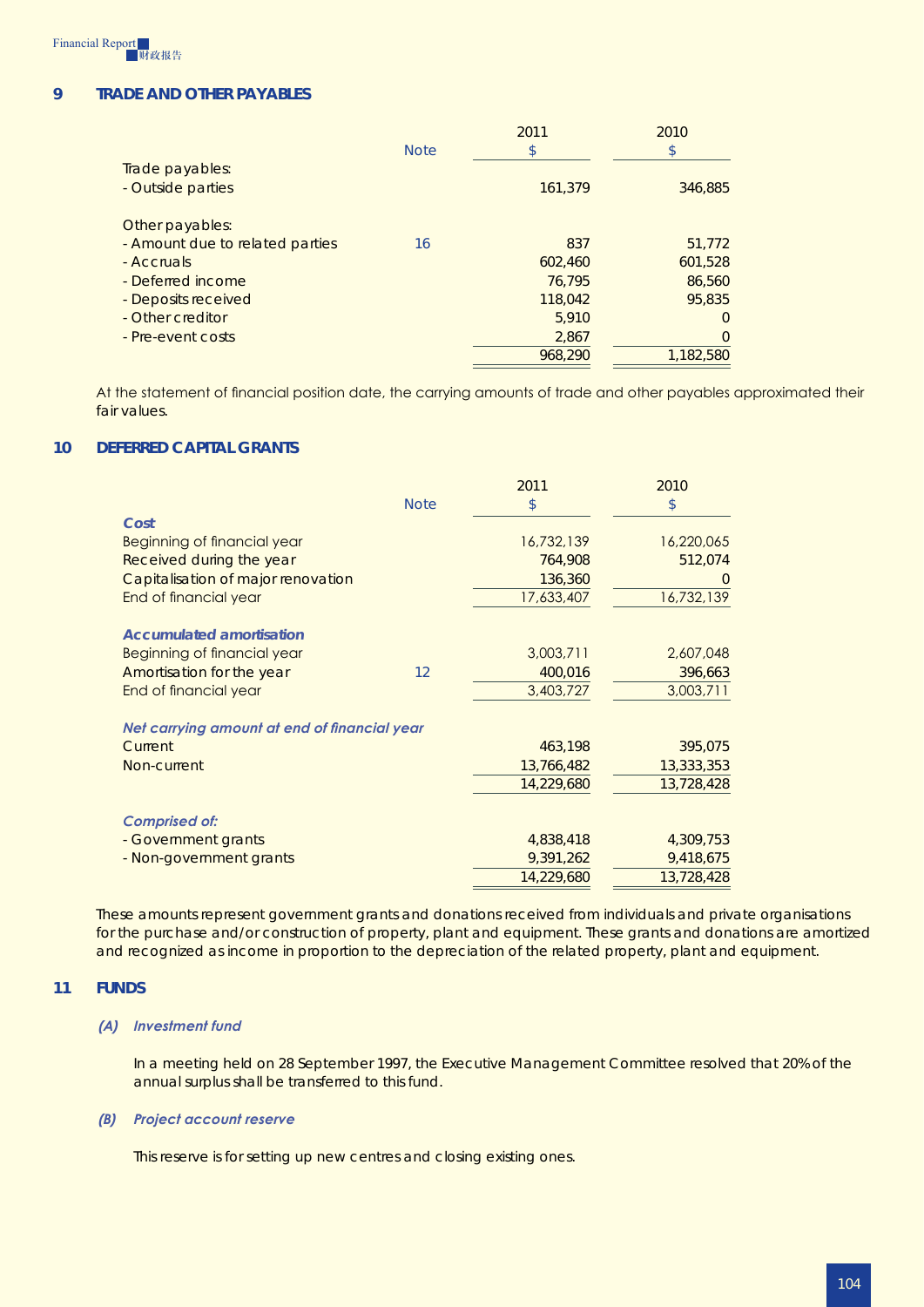

## **11 Funds (Cont'd)**

#### *(C) Sinking fund*

This fund is for maintenance of the building property of Metta Home for the Disabled.

#### *(D) Designated fund*

This fund is composed of the following:

#### (a) **Alumni welfare fund**

This fund is to support Happy Arts Enterprise Ltd.'s training programs and other alumni related expenses.

#### (b) **Client welfare fund**

This fund is used to pay various expenses for the benefit of the clients at Metta Day Activity Centre for the Intellectually Disabled and Metta Home Day Activity Centre.

#### (c) **Equipment fund**

This fund is used to purchase electrical appliances and exercise equipment for the clients of Metta Day Rehabilitation Centre for the Elderly.

#### (d) **HIV fund**

This fund is established in partnership with Action for Aids to assist patients of Metta Hospice Care Centre afflicted with Aids by raising funds to purchase antiretroviral drugs for these patients.

#### (e) **Medicine fund**

This fund helps subsidise cost of medication and other pharmaceutical expenses of the clients of Metta Hospice Care Centre.

#### (f) **Metta School reserve**

This reserve pertains to the money returned by Metta School to be held in trust by the Association.

#### (g) **Reserve for client ang pow**

This reserve is maintained at Metta Home for the Disabled which pays for various living expenses incurred to benefit its clients.

#### (h) **Student welfare fund**

This fund is used to pay for recess meals as well as educational and recreational outings of Metta School students.

#### *(E) Building fund*

This fund is for the opening of a second preschool centre at Punggol.

#### *(F) Education trust fund*

This fund is for the benefit of special needs children between 9 and 18 years old of Metta School.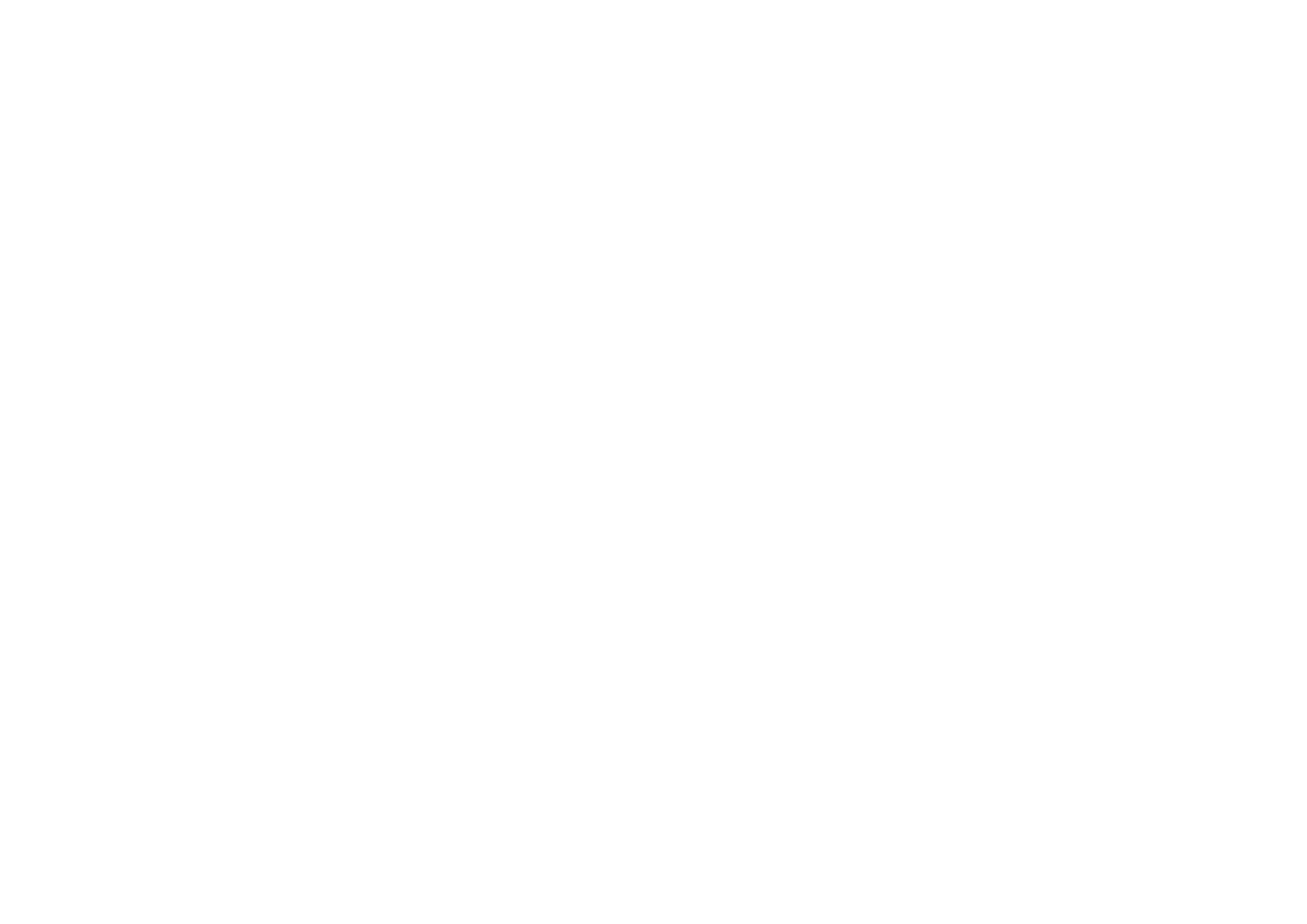

## **14 Operating lease commitments**

As at the statement of financial position date, the Association has commitments for future minimum lease payments under non-cancellable operating leases as follows:

|                                                 | 2011      | 2010      |
|-------------------------------------------------|-----------|-----------|
|                                                 | \$        | \$        |
| <b>Building</b>                                 |           |           |
| - Not later than one year                       | 1,118,844 | 1,126,924 |
| - More than a year but not more than five years | 2,224,079 |           |
| Equipment                                       |           |           |
| - Not later than one year                       | 32,285    | 31,261    |
| - More than a year but not more than five years | 60,200    | 66,048    |
| - More than five years                          | 441       |           |

The above operating lease commitments are based on known rental rates as at the date of this report and do not include any revision in rates which may be determined by the lessor.

#### **15 Income tax expense**

The Association is registered as a charity organisation under Charities Act, Chapter 37. As an approved charity, it is exempt from income tax under Section 13(1) of the Income Tax Act.

## **16 Related party transactions**

The Association had transactions with related parties on terms agreed between the parties as follows:

|                                                                                                 |             | 2011    | 2010           |
|-------------------------------------------------------------------------------------------------|-------------|---------|----------------|
|                                                                                                 | <b>Note</b> | \$      | \$             |
| Amount due from related parties -<br>represents net advances from the<br>Association            |             |         |                |
| - Happy Arts Enterprise Ltd.                                                                    |             | 114,338 | 1,933          |
| - Metta School                                                                                  |             | 637     | $\overline{0}$ |
|                                                                                                 | 5           | 114,975 | 1,933          |
| Amount due to related parties -<br>represents net expenses paid on<br>behalf of the Association |             |         |                |
| - Buddha Tooth Relic Temple                                                                     |             | 837     | 4,519          |
| - Metta School                                                                                  |             | 0       | 47,253         |
|                                                                                                 | 9           | 837     | 51,772         |
| Management fee charged to                                                                       |             |         |                |
| Metta School                                                                                    | 12          | 20,550  | $\Omega$       |

Amount due to/from related parties are: unsecured; interest-free; receivable/payable on demand; and will be settled with cash.

During the financial year, one of the executive management committee members received an honorarium amounting to \$2,100. Other members did not receive any remuneration during the financial year.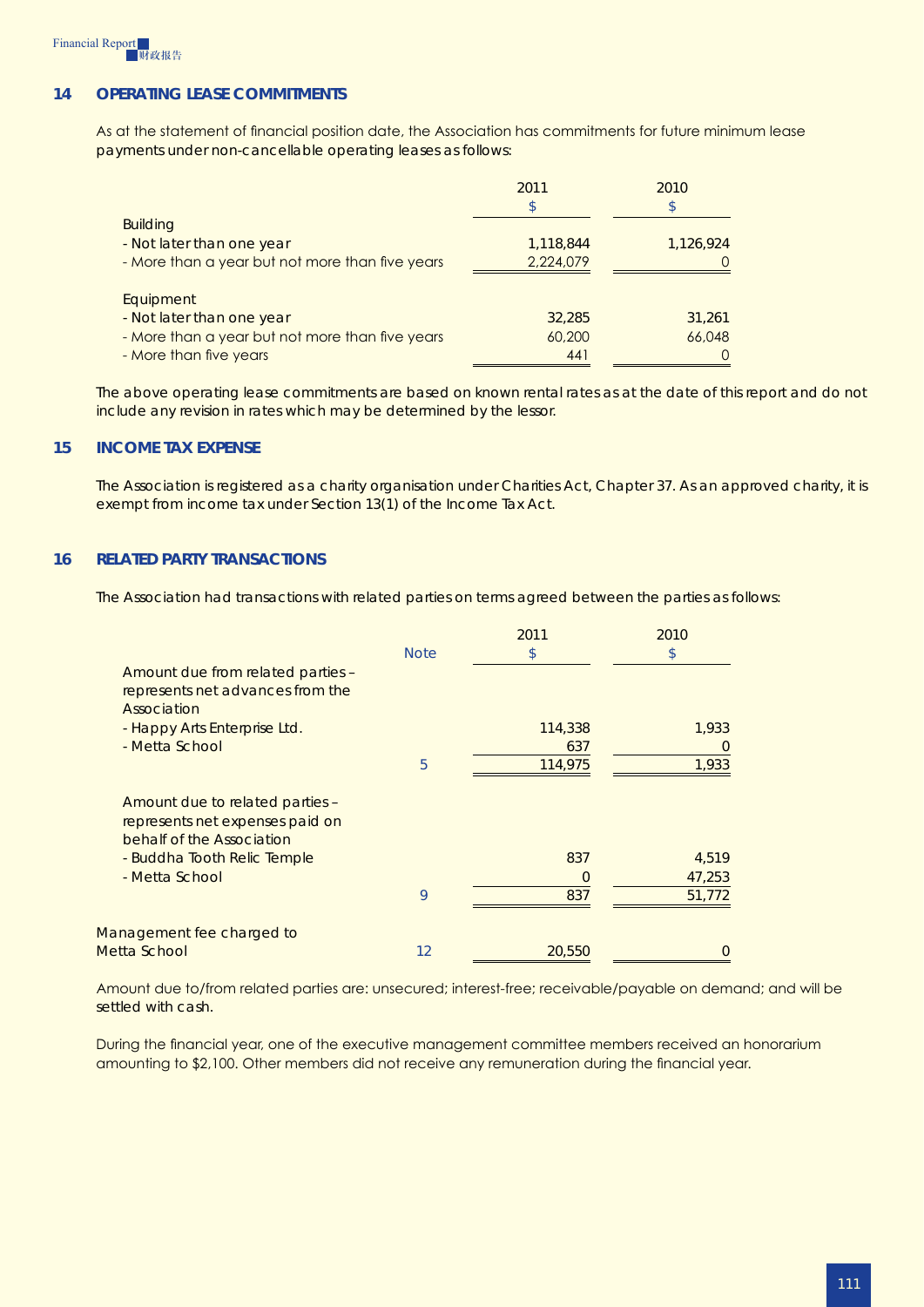## **17 Key management personnel compensation**

Key management personnel compensation for the financial year is as follows:

|                                  | 2011 | 2010 |
|----------------------------------|------|------|
| Number of key management in      |      |      |
| remuneration bands               |      |      |
| - Above S\$100,000               |      |      |
| - Within S\$50,001 to S\$100,000 |      |      |
| $-$ S\$50,000 and below          |      |      |

## **18 Reserve policy and position**

The Association's reserve position (excluding non-current assets) for financial year ended 31 March 2011 is as follows:

|                |                                                      |        |        | Increase/       |
|----------------|------------------------------------------------------|--------|--------|-----------------|
|                |                                                      | 2011   | 2010   | (decrease)      |
|                |                                                      | \$'000 | \$'000 | %               |
| $\overline{A}$ | Unrestricted Funds                                   |        |        |                 |
|                | Accumulated general funds                            | 2,570  | 2,040  | 26              |
|                | Project account reserve                              | 1,188  | 1,188  | $\overline{0}$  |
|                | Sinking fund                                         | 268    | 336    | (20)            |
|                | Total                                                | 4,026  | 3,564  | 13              |
| B              | <b>Restricted or Designated Funds</b>                |        |        |                 |
|                | <b>Designated Funds</b>                              | 325    | 302    | 8               |
|                | <b>Restricted Funds</b>                              | 656    | 705    | (7)             |
| $\mathsf{C}$   | <b>Endowment Funds</b>                               | 1,149  | 1,006  | 14              |
| D              | <b>Total Funds</b>                                   | 6,156  | 5,577  | 10 <sup>°</sup> |
| E              | <b>Total Annual Operating Expenditure</b>            | 9,009  | 7,783  | 16              |
| F              | Ratio of Funds to Annual Operating Expenditure (A/E) | 0.29   | 0.26   | 11              |

#### *Reference*

- C. An endowment fund consists of assets, funds or properties which are held in perpetuity which produce annual income flow for a foundation to spend as grants.
- D. Total Funds include unrestricted, restricted / designated and endowment funds.
- E. Total Annual Operating Expenditure includes expenses related to Cost of Charitable Activities and Governance and Other Operating and Administration expenses.

#### *The Association's Reserve Policy is as follows:*

The Association regards its unrestricted general fund as its reserves.

The Association maintains sufficient reserve to ensure long term financial sustainability and continuity for the purpose of operating effective programmes.

The maximum operating reserves shall be five (5) years of annual operating expenditure, with annual operating expenditure being five (5) times the annual expenditure over the last three (3) years.